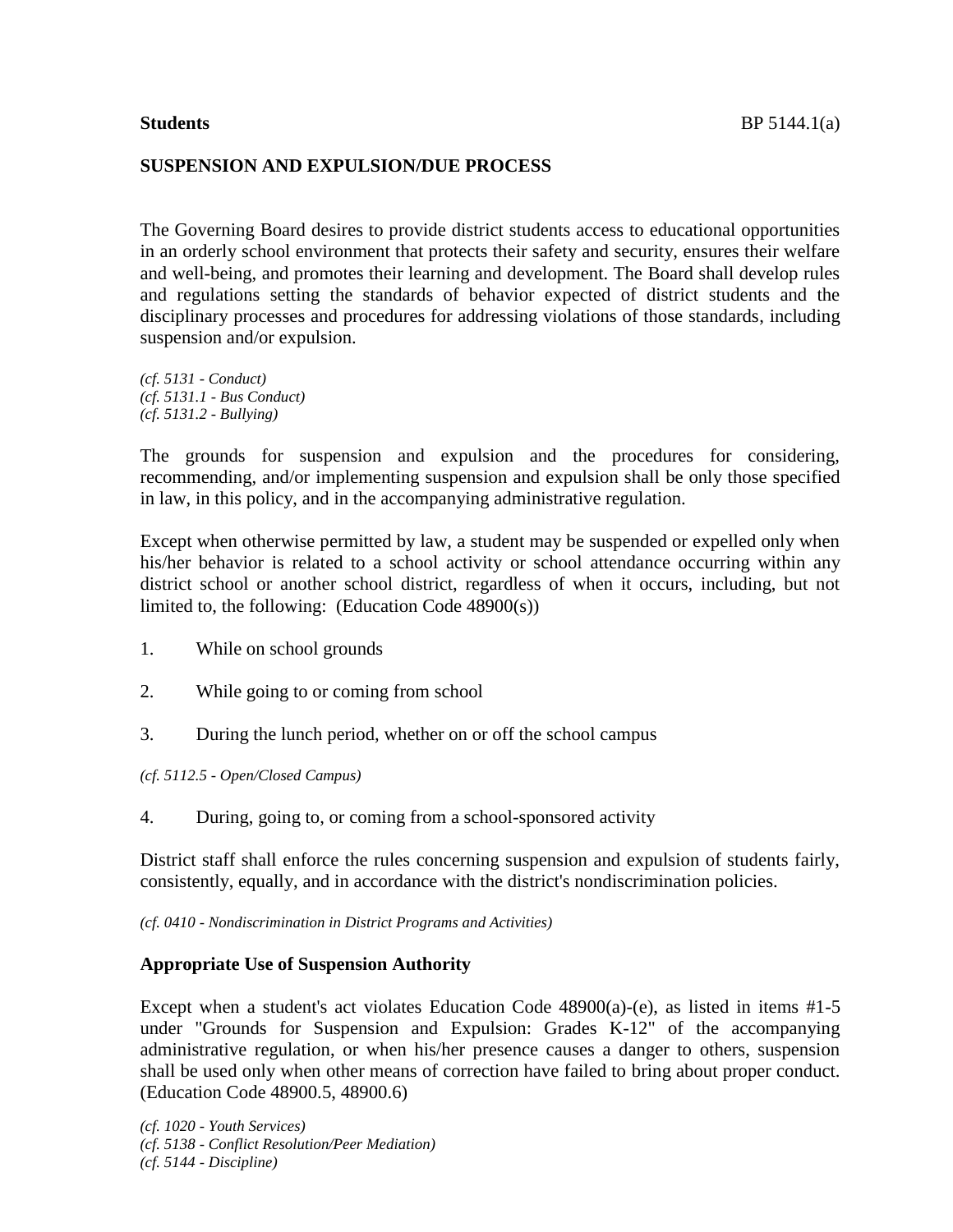*(cf. 6142.4 - Service Learning/Community Service Classes) (cf. 6164.2 - Guidance/Counseling Services)*

*(cf. 6164.5 - Student Success Teams)*

No student in grades K-3 may be suspended for disruption or willful defiance, except by a teacher pursuant to Education Code 48910. (Education Code 48900)

Students shall not be suspended or expelled for truancy, tardiness, or absenteeism from assigned school activities.

*(cf. 5113 - Absences and Excuses) (cf. 5113.1 - Chronic Absence and Truancy)*

## **On-Campus Suspension Program**

The Board recognizes that students who are suspended from school often have no supervision or guidance during the school hours when they are off campus and may fall behind in the coursework. The Board believes that, in many cases, it would be better to manage the student's behavior by keeping the student at school and providing him/her with supervision that is separated from the regular classroom.

The Superintendent or designee may establish a supervised in-house suspension program which meets the requirements of law for suspended students who pose no imminent danger or threat at school and for whom an expulsion action has not been initiated.

The Superintendent or designee shall examine alternatives to off-campus suspension and may establish a suspension program which involves progressive discipline during the school day on campus; use of conferences between staff, parents/guardians and students; detention; student study teams or other assessment-related teams; and/or referral to school support services staff. The use of such alternatives does not preclude off-campus suspensions.

## **Authority to Expel**

A student may be expelled only by the Board. (Education Code 48918(j))

As required by law, the Superintendent or principal shall recommend expulsion and the Board shall expel any student found to have committed any of the following "mandatory recommendation and mandatory expulsion" acts at school or at a school activity off school grounds: (Education Code 48915)

1. Possessing a firearm which is not an imitation firearm, as verified by a certificated employee, unless the student had obtained prior written permission to possess the item from a certificated school employee, with the principal or designee's concurrence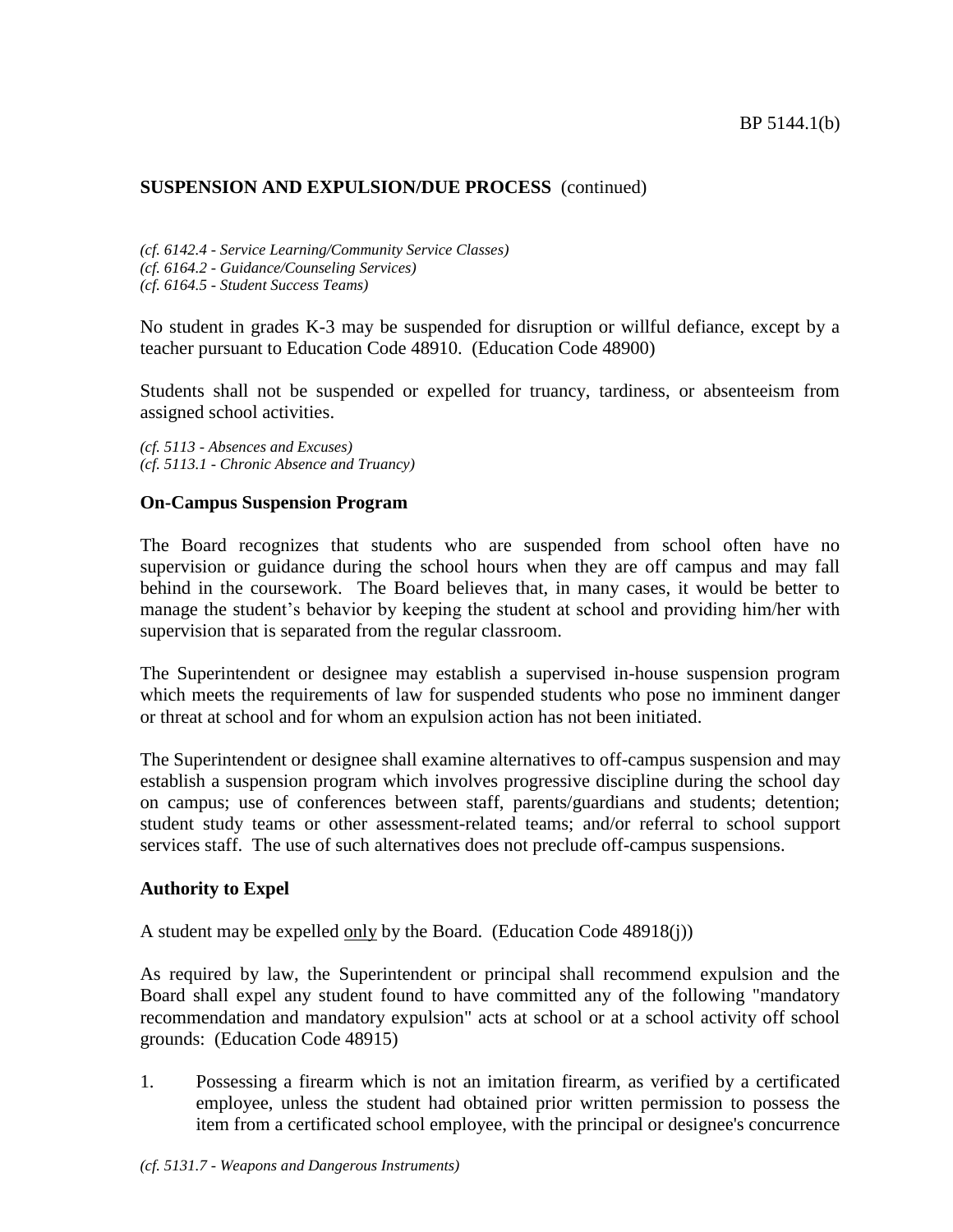- 2. Selling or otherwise furnishing a firearm
- 3. Brandishing a knife at another person
- 4. Unlawfully selling a controlled substance listed in Health and Safety Code 11053- 11058
- 5. Committing or attempting to commit a sexual assault as defined in Penal Code 261, 266c, 286, 288, 288a, or 289, or committing a sexual battery as defined in Penal Code 243.4
- 6. Possessing an explosive as defined in 18 USC 921

For all other violations listed in the accompanying administrative regulation under "Grounds for Suspension and Expulsion: Grades K-12" and "Additional Grounds for Suspension and Expulsion: Grades 4-12," the Superintendent or principal shall have the discretion to recommend expulsion of a student. If expulsion is recommended, the Board shall order the student expelled only if it makes a finding of either or both of the following: (Education Code 48915(b) and (e))

- 1. That other means of correction are not feasible or have repeatedly failed to bring about proper conduct
- 2. That due to the nature of the violation, the presence of the student causes a continuing danger to the physical safety of the student or others

A vote to expel a student shall be taken in a public session.

The Board may vote to suspend the enforcement of the expulsion order pursuant to the requirements of law and the accompanying administrative regulation. (Education Code 48917)

No student shall be expelled for disruption or willful defiance. (Education Code 48900)

# **Due Process**

The Board shall provide for the fair and equitable treatment of students facing suspension and/or expulsion by affording them their due process rights under the law. The Superintendent or designee shall comply with procedures for notices, hearings, and appeals as specified in law and administrative regulation. (Education Code 48911, 48915, 48915.5, 48918)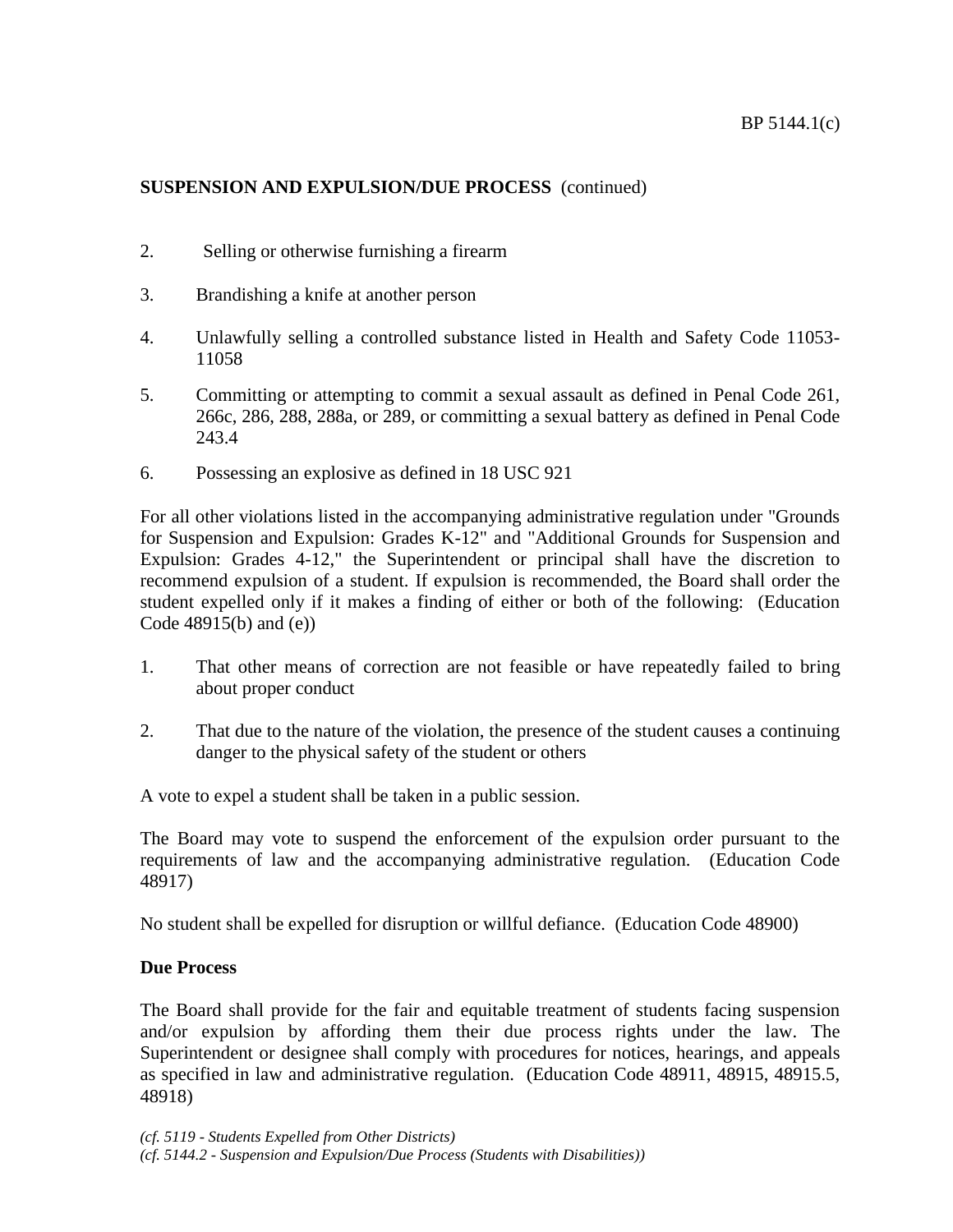#### **Maintenance and Monitoring of Outcome Data**

The Superintendent or designee shall annually present to the Board a report of the outcome data which the district is required to collect pursuant to Education Code 48900.8 and 48916.1, including the number of students recommended for expulsion, the grounds for each recommended expulsion, the actions taken by the Board, the types of referral made after each expulsion, and the disposition of the students after the expulsion period.

The report shall be disaggregated by school and by numerically significant student subgroups, including, but not limited to, ethnic subgroups, socioeconomically disadvantaged students, English learners, foster youth, and students with disabilities. The report also shall include information about whether and how the district is meeting its goals for improving school climate as specified in its local control and accountability plan.

*(cf. 0460 - Local Control and Accountability Plan)*

*Legal Reference:*

*EDUCATION CODE 212.5 Sexual harassment 233 Hate violence 1981-1981.5 Enrollment of students in community school 17292.5 Program for expelled students 32261 Interagency School Safety Demonstration Act of 1985 35145 Open board meetings 35146 Closed sessions (regarding suspensions) 35291 Rules (for government and discipline of schools) 35291.5 Rules and procedures on school discipline 48645.5 Readmission; contact with juvenile justice system 48660-48666 Community day schools 48853.5 Foster youth 48900-48927 Suspension and expulsion 48950 Speech and other communication 48980 Parental notifications 49073-49079 Privacy of student records 52060-52077 Local control and accountability plan CIVIL CODE 47 Privileged communication 48.8 Defamation liability CODE OF CIVIL PROCEDURE 1985-1997 Subpoenas; means of production GOVERNMENT CODE 11455.20 Contempt 54950-54963 Ralph M. Brown Act*

*Legal Reference continued: (see next page)*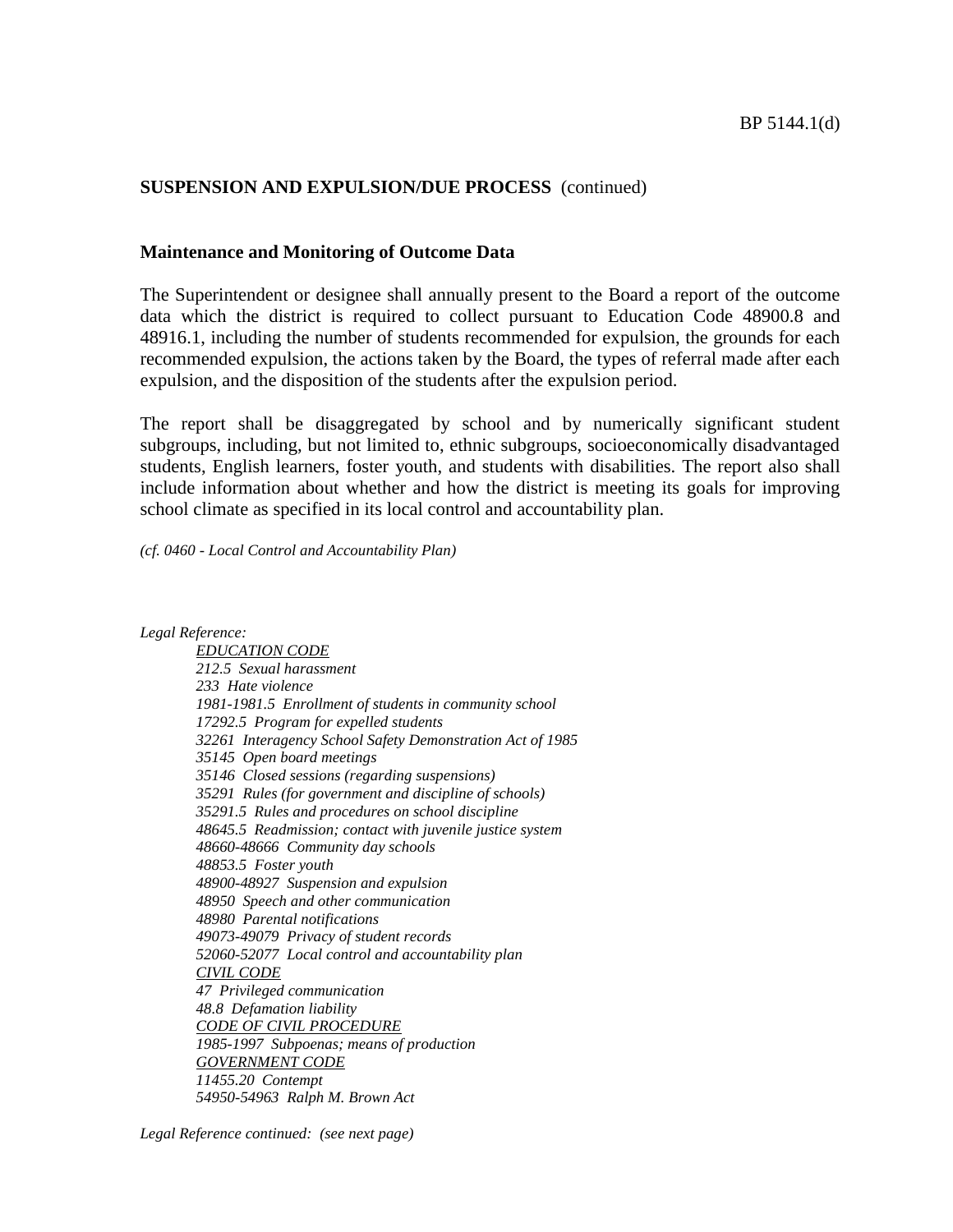*Legal Reference: (continued) HEALTH AND SAFETY CODE 11014.5 Drug paraphernalia 11053-11058 Standards and schedules LABOR CODE 230.7 Discharge or discrimination against employee for taking time off to appear in school on behalf of a child PENAL CODE 31 Principal of a crime, defined 240 Assault defined 241.2 Assault fines 242 Battery defined 243.2 Battery on school property 243.4 Sexual battery 245 Assault with deadly weapon 245.6 Hazing 261 Rape defined 266c Unlawful sexual intercourse 286 Sodomy defined 288 Lewd or lascivious acts with child under age 14 288a Oral copulation 289 Penetration of genital or anal openings 417.27 Laser pointers 422.55 Hate crime defined PENAL CODE (continued) 422.6 Interference with exercise of civil rights 422.7 Aggravating factors for punishment 422.75 Enhanced penalties for hate crimes 626.2 Entry upon campus after written notice of suspension or dismissal without permission 626.9 Gun-Free School Zone Act of 1995 626.10 Dirks, daggers, knives, razors, or stun guns 868.5 Supporting person; attendance during testimony of witness WELFARE AND INSTITUTIONS CODE 729.6 Counseling UNITED STATES CODE, TITLE 18 921 Definitions, firearm UNITED STATES CODE, TITLE 20 1415(K) Placement in alternative educational setting 7151 Gun-free schools UNITED STATES CODE, TITLE 42 11432-11435 Education of homeless children and youths COURT DECISIONS T.H. v. San Diego Unified School District (2004) 122 Cal. App. 4th 1267 Woodbury v. Dempsey (2003) 108 Cal. App. 4th 421* Board of Education of Sacramento City Unified School District v. Sacramento County Board of *Education and Kenneth H. (2001) 85 Cal.App.4th 1321 Garcia v. Los Angeles Board of Education (1991) 123 Cal. App. 3d 807 Fremont Union High School District v. Santa Clara County Board (1991) 235 Cal. App. 3d 1182 John A. v. San Bernardino School District (1982) 33 Cal. 3d 301*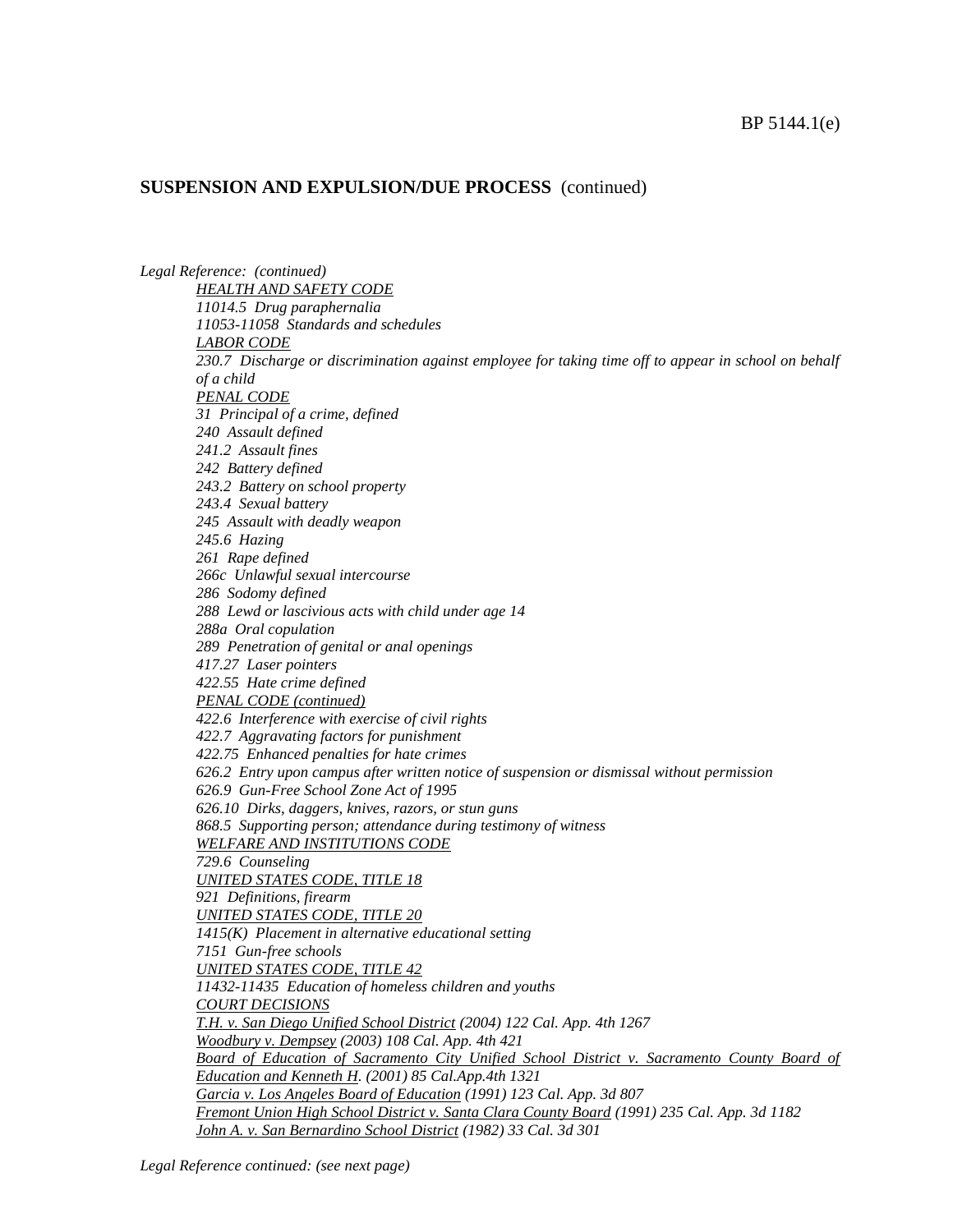#### BP 5144.1(f)

#### **SUSPENSION AND EXPULSION/DUE PROCESS** (continued)

*Legal Reference: (continued)*

*ATTORNEY GENERAL OPINIONS 84 Ops.Cal.Atty.Gen. 146 (2001) 80 Ops.Cal.Atty.Gen. 348 (1997) 80 Ops.Cal.Atty.Gen. 91 (1997) 80 Ops.Cal.Atty.Gen. 85 (1997)*

*Management Resources:*

*CSBA PUBLICATIONS Safe Schools: Strategies for Governing Boards to Ensure Student Success, 2011 U.S. DEPARTMENT OF EDUCATION, OFFICE FOR CIVIL RIGHTS PUBLICATIONS Dear Colleague Letter on the Nondiscriminatory Administration of School Discipline, January 2014 WEB SITES CSBA: http://www.csba.org California Attorney General's Office: http://www.oag.ca.gov California Department of Education: http://www.cde.ca.gov U.S. Department of Education, Office for Civil Rights: http://www.ed.gov/about/offices/list/ocr/docs/crdc-2012-data-summary.pdf U.S. Department of Education, Office of Safe and Drug-Free Schools: http://www.ed.gov/about/offices/list/osdfs*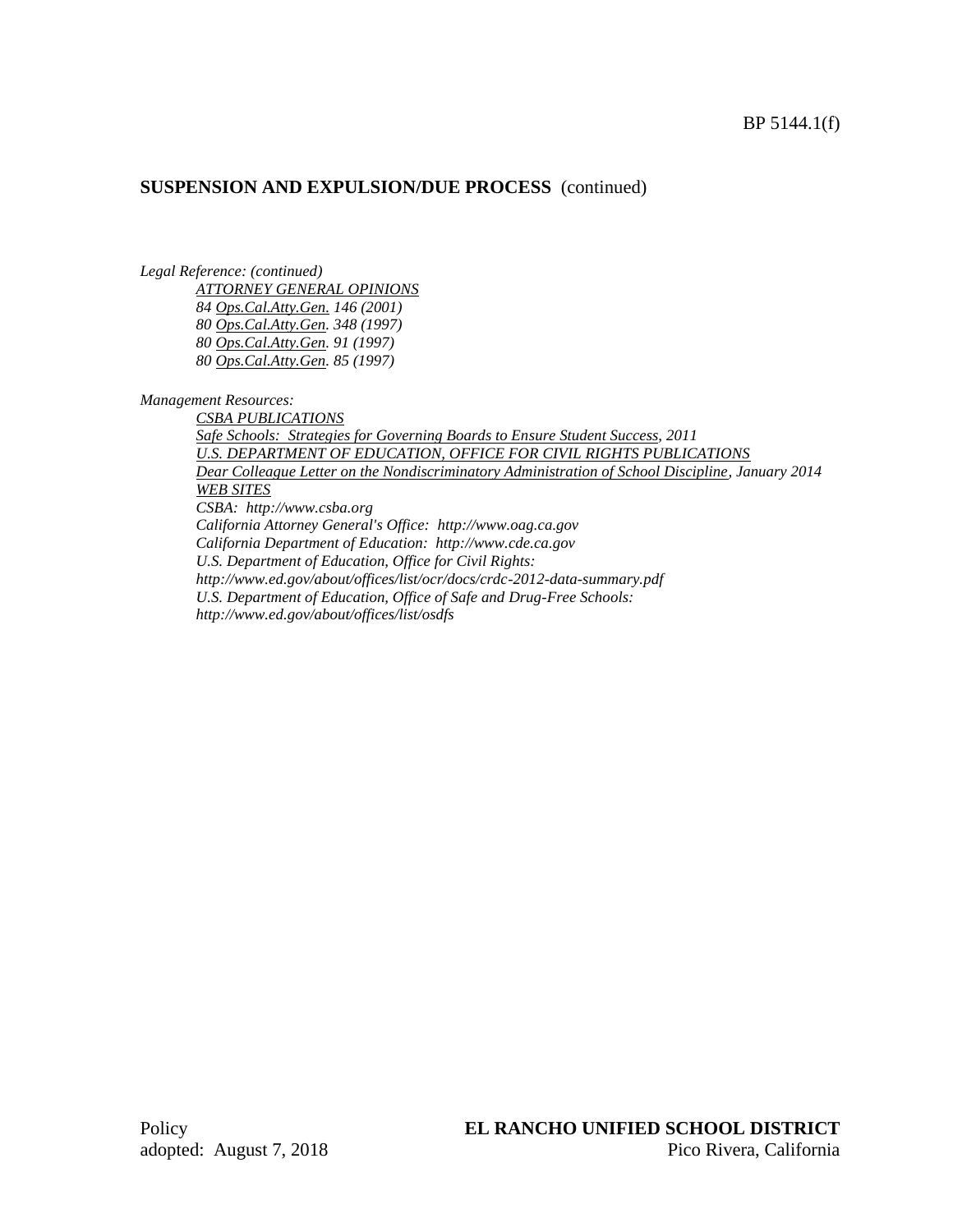# **SUSPENSION AND EXPULSION/DUE PROCESS**

# **Definitions**

*Suspension* means removal of a student from ongoing instruction for adjustment purposes. However, suspension does not mean any of the following: (Education Code 48925)

- 1. Reassignment to another education program or class at the same school where the student will receive continuing instruction for the length of day prescribed by the Governing Board for students of the same grade level
- 2. Referral to a certificated employee designated by the principal to advise students
- 3. Removal from the class, but without reassignment to another class or program, for the remainder of the class period without sending the student to the principal or designee as provided in Education Code 48910

*Expulsion* means removal of a student from the immediate supervision and control or the general supervision of school personnel. (Education Code 48925)

## **Notice of Regulations**

At the beginning of each school year, the principal of each school shall ensure that all students and parents/guardians are notified in writing of all school rules related to discipline, including suspension and expulsion. (Education Code 35291, 48900.1, 48980)

*(cf. 5144 - Discipline) (cf. 5145.6 - Parental Notifications)*

## **Grounds for Suspension and Expulsion: Grades K-12**

Acts for which a student, including a student with disabilities, may be suspended or expelled shall be only those specified as follows:

*(cf. 5144.2 - Suspension and Expulsion/Due Process (Students with Disabilities))*

- 1. Caused, attempted to cause, or threatened to cause physical injury to another person; willfully used force or violence upon another person, except in self-defense; or committed as an aider or abettor, as adjudged by a juvenile court, a crime of physical violence in which the victim suffered great or serious bodily injury (Education Code 48900(a) and (t))
- 2. Possessed, sold, or otherwise furnished any firearm, knife, explosive, or other dangerous object, unless, in the case of possession of any object of this type, the student had obtained written permission to possess the item from a certificated school employee, with the principal or designee's concurrence (Education Code 48900(b))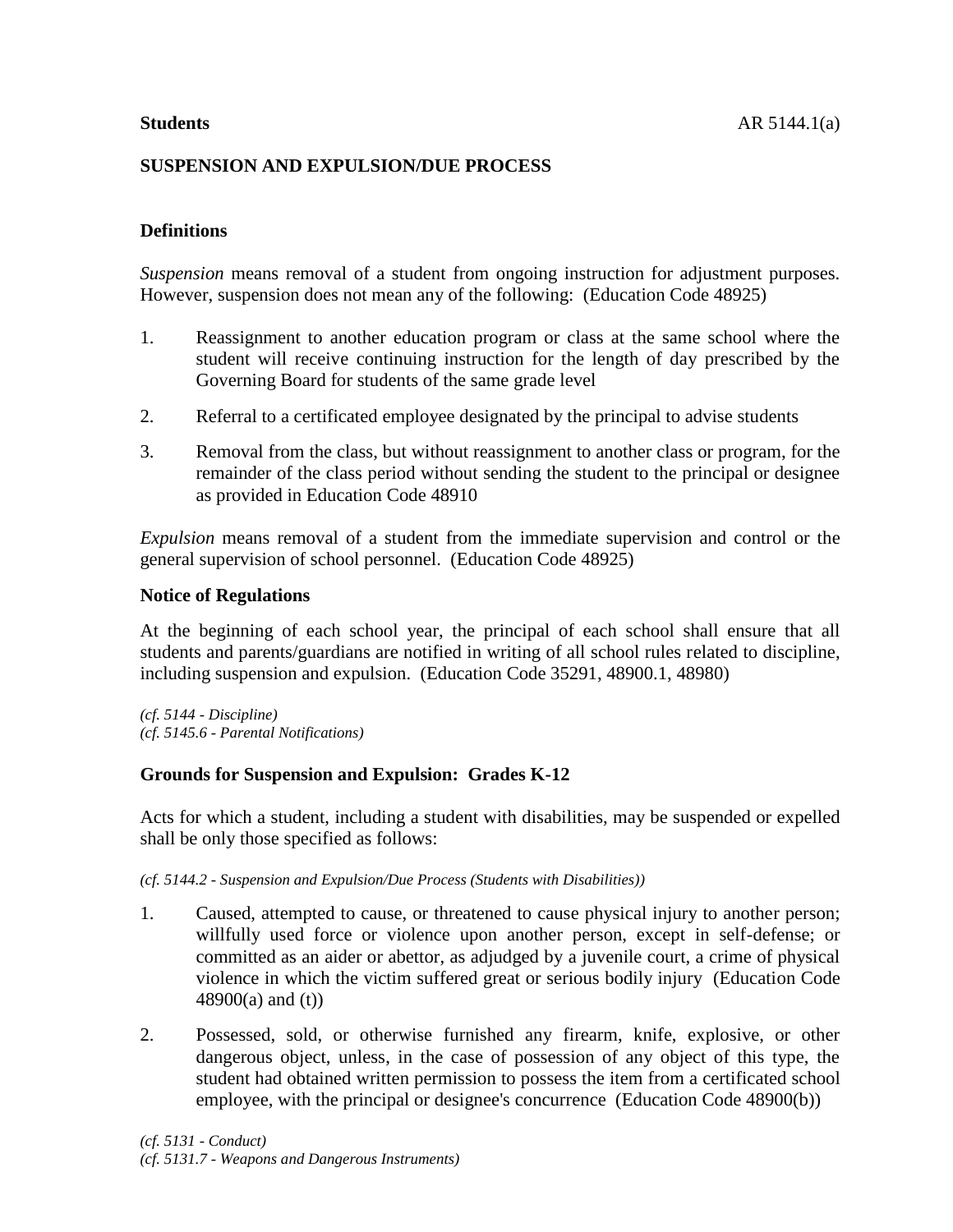3. Unlawfully possessed, used, sold, otherwise furnished, or was under the influence of any controlled substance as defined in Health and Safety Code 11053-11058, alcoholic beverage, or intoxicant of any kind (Education Code 48900(c))

#### *(cf. 5131.6 - Alcohol and Other Drugs)*

- 4. Unlawfully offered, arranged, or negotiated to sell any controlled substance as defined in Health and Safety Code 11053-11058, alcoholic beverage, or intoxicant of any kind, and then sold, delivered, or otherwise furnished to any person another liquid, substance, or material and represented same as such controlled substance, alcoholic beverage, or intoxicant (Education Code 48900(d))
- 5. Committed or attempted to commit robbery or extortion (Education Code 48900(e))
- 6. Caused or attempted to cause damage to school property or private property (Education Code 48900(f))
- 7. Stole or attempted to steal school property or private property (Education Code  $48900(g)$
- 8. Possessed or used tobacco or products containing tobacco or nicotine products, including, but not limited to, cigars, cigarettes, miniature cigars, clove cigarettes, smokeless tobacco, snuff, chew packets, and betel, except that this restriction shall not prohibit a student from using or possessing his/her own prescription products (Education Code 48900(h))

*(cf. 5131.62 - Tobacco)*

- 9. Committed an obscene act or engaged in habitual profanity or vulgarity (Education Code 48900(i))
- 10. Unlawfully possessed, offered, arranged, or negotiated to sell any drug paraphernalia, as defined in Health and Safety Code 11014.5 (Education Code 48900(j))
- 11. Knowingly received stolen school property or private property (Education Code 48900(l))
- 12. Possessed an imitation firearm (Education Code 48900(m))

*Imitation firearm* means a replica of a firearm that is so substantially similar in physical properties to an existing firearm as to lead a reasonable person to conclude that the replica is a firearm. (Education Code 48900(m))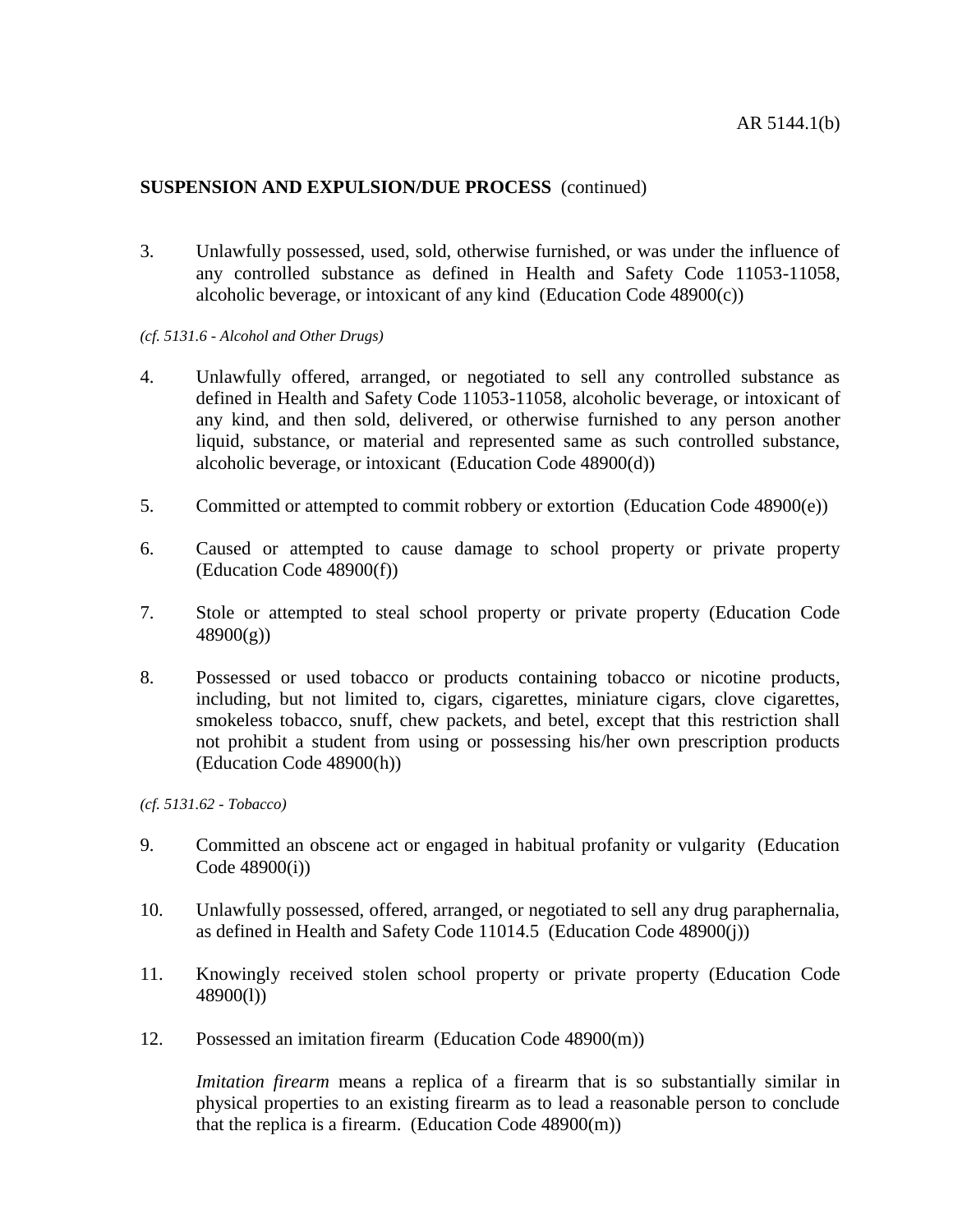- 13. Committed or attempted to commit a sexual assault as defined in Penal Code 261, 266c, 286, 288, 288a, or 289, or committed a sexual battery as defined in Penal Code 243.4 (Education Code 48900(n))
- 14. Harassed, threatened, or intimidated a student who is a complaining witness or witness in a school disciplinary proceeding for the purpose of preventing that student from being a witness and/or retaliating against that student for being a witness (Education Code 48900(o))
- 15. Unlawfully offered, arranged to sell, negotiated to sell, or sold the prescription drug Soma (Education Code 48900(p))
- 16. Engaged in, or attempted to engage in, hazing (Education Code 48900(q))

*Hazing* means a method of initiation or pre-initiation into a student organization or body, whether or not the organization or body is officially recognized by an educational institution, which is likely to cause serious bodily injury or personal degradation or disgrace resulting in physical or mental harm to a former, current, or prospective student. *Hazing* does not include athletic events or school-sanctioned events. (Education Code 48900(q))

17. Engaged in an act of bullying (Education Code 48900(r))

*Bullying* means any severe or pervasive physical or verbal act or conduct, including communications made in writing or by means of an electronic act, directed toward one or more students that has or can reasonably be predicted to have the effect of placing a reasonable student in fear of harm to himself/herself or his/her property; cause the student to experience a substantially detrimental effect on his/her physical or mental health; or cause the student to experience substantial interferences with his/her academic performance or ability to participate in or benefit from the services, activities, or privileges provided by a school. (Education Code 48900(r))

Bullying shall include any act of sexual harassment, hate violence, or harassment, threat, or intimidation, as defined in Education Code 48900.2, 48900.3, or 48900.4 and below in items #1-3 of "Additional Grounds for Suspension and Expulsion: Grades 4-12," that has any of the effects described above on a reasonable student.

*Electronic act* means the creation or transmission of a communication originated on or off school site, including, but not limited to, a message, text, sound, video, image, or post on a social network Internet web site, by means of an electronic device, including, but not limited to, a telephone, wireless telephone, or other wireless communication device, computer, or pager. A post on a social network Internet web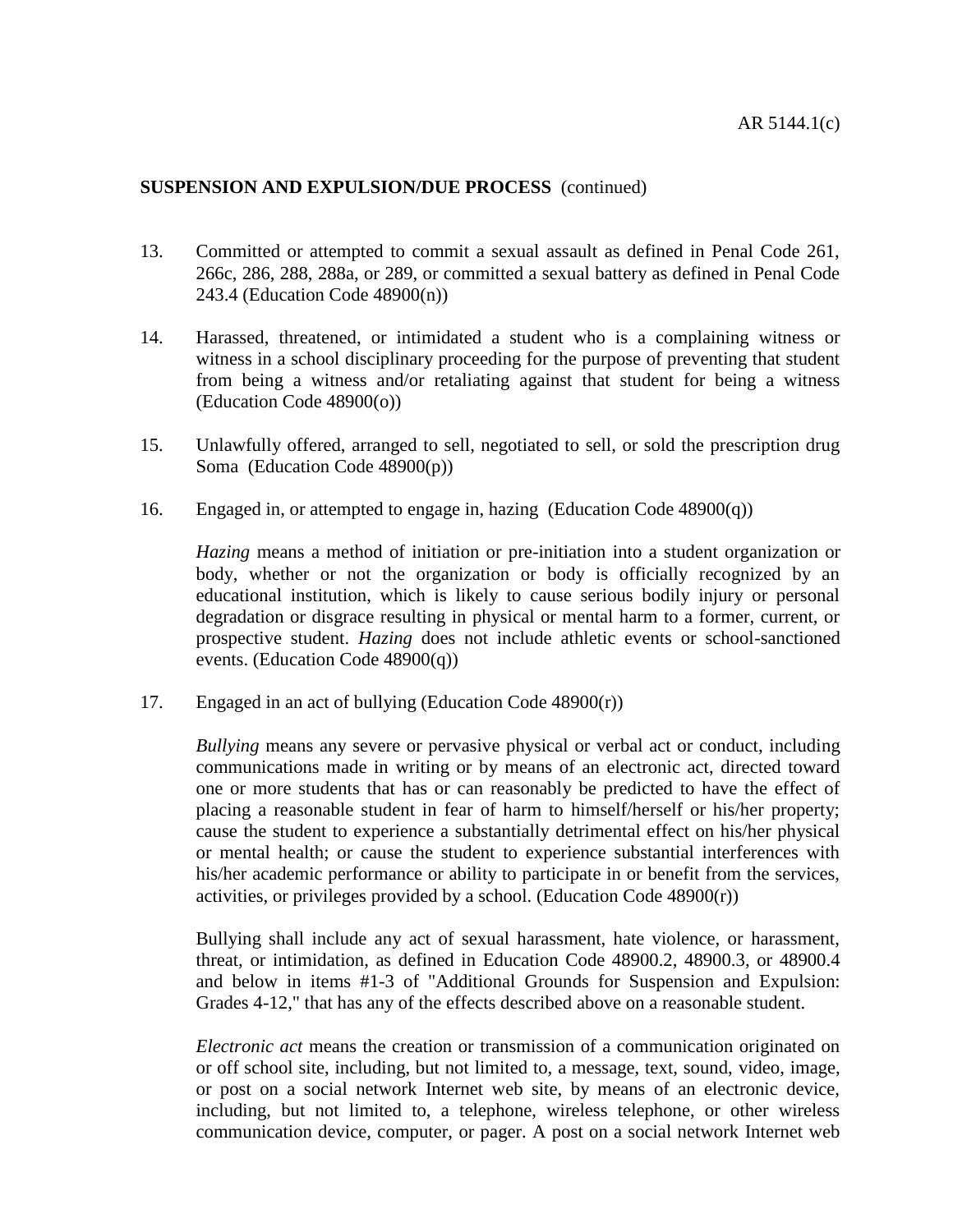site shall include, but is not limited to, the posting or creation of a burn page or the creation of a credible impersonation or false profile for the purpose of causing a reasonable student any of the effects of bullying described above. (Education Code 48900(r))

*Reasonable student* means a student, including, but not limited to, a student who has been identified as a student with a disability, who exercises average care, skill, and judgment in conduct for a person of his/her age, or for a person of his/her age with his/her disability. (Education Code 48900(r))

*(cf. 1114 - District-Sponsored Social Media)*

*(cf. 6164.4 - Identification and Evaluation of Individuals for Special Education)*

- 18. Aided or abetted the infliction or attempted infliction of physical injury on another person, as defined in Penal Code 31 (Education Code 48900(t))
- 19. Made terrorist threats against school officials and/or school property (Education Code 48900.7)

A *terrorist threat* includes any written or oral statement by a person who willfully threatens to commit a crime which will result in death or great bodily injury to another person or property damage in excess of \$1,000, with the specific intent that the statement is to be taken as a threat, even if there is no intent of actually carrying it out. (Education Code 48900.7)

## **Additional Grounds for Suspension and Expulsion: Grades 4-12**

Any student in grades 4-12 may be suspended, but not expelled, for disrupting school activities or otherwise willfully defying the valid authority of supervisors, teachers, administrators, other school officials, or other school personnel engaged in the performance of their duties. (Education Code  $48900(k)$ )

*(cf. 5131.4 - Student Disturbances)*

A student in grades 4-12 shall be subject to suspension or recommendation for expulsion when it is determined that he/she:

1. Committed sexual harassment as defined in Education Code 212.5 (Education Code 48900.2)

*<sup>(</sup>cf. 5131.2 - Bullying)*

*<sup>(</sup>cf. 6163.4 - Student Use of Technology)*

*<sup>(</sup>cf. 6164.6 - Identification and Education under Section 504)*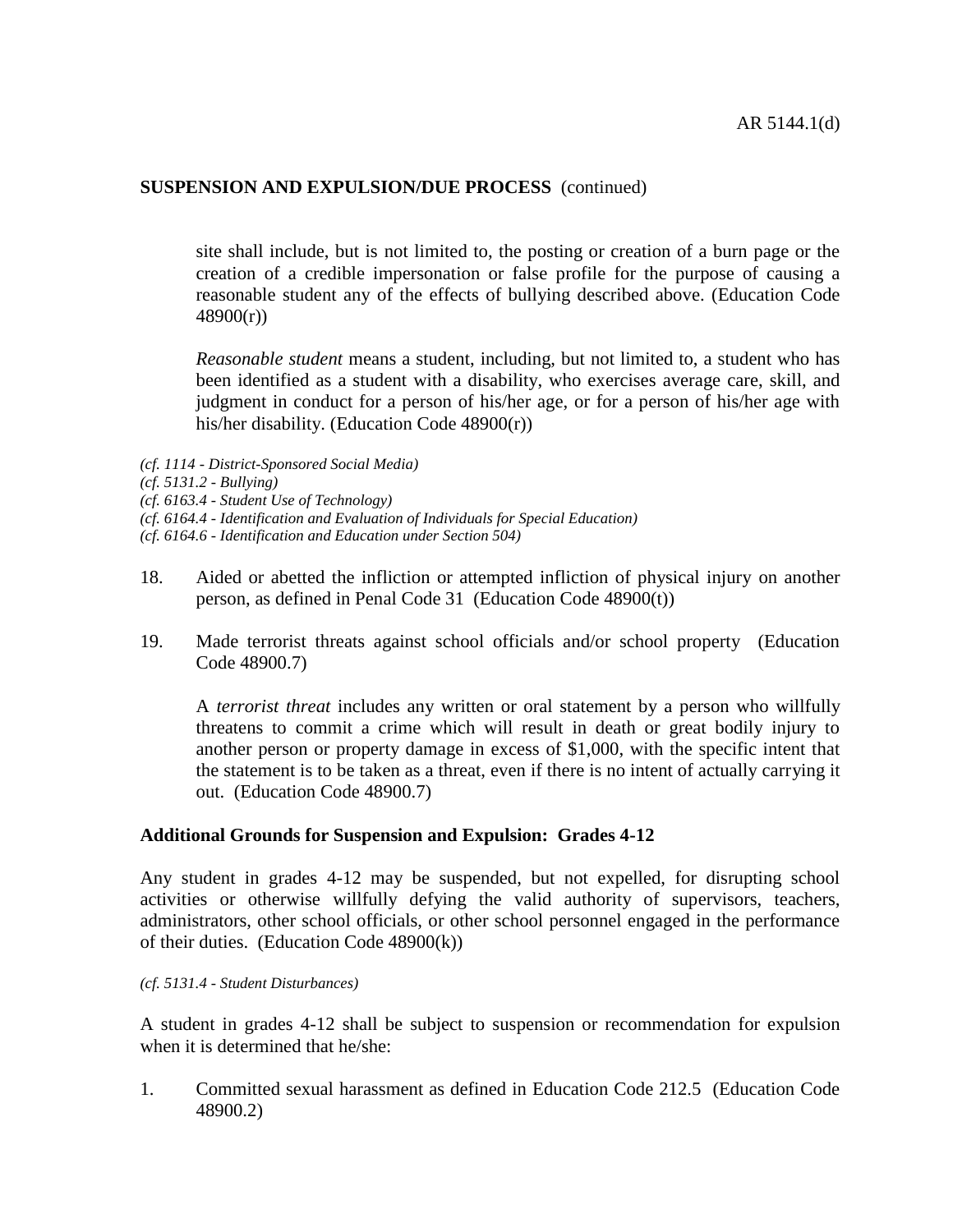*Sexual harassment* means conduct which, when considered from the perspective of a reasonable person of the same gender as the victim, is sufficiently severe or pervasive as to have a negative impact upon the victim's academic performance or to create an intimidating, hostile, or offensive educational environment. (Education Code 212.5, 48900.2)

#### *(cf. 5145.7 - Sexual Harassment)*

2. Caused, attempted to cause, threatened to cause, or participated in an act of hate violence as defined in Education Code 233 (Education Code 48900.3)

*Hate violence* means any act punishable under Penal Code 422.6, 422.7, or 422.75. Such acts include injuring or intimidating a victim, interfering with the exercise of a victim's civil rights, or damaging a victim's property because of the victim's race, ethnicity, religion, nationality, disability, gender, gender identity, gender expression, or sexual orientation; a perception of the presence of any of those characteristics in the victim; or the victim's association with a person or group with one or more of those actual or perceived characteristics. (Education Code 233; Penal Code 422.55)

- *(cf. 5145.9 - Hate-Motivated Behavior)*
- 3. Intentionally engaged in harassment, threats, or intimidation against district personnel or students that is sufficiently severe or pervasive to have the actual and reasonably expected effect of materially disrupting classwork, creating substantial disorder, and invading the rights of school personnel or students by creating an intimidating or hostile educational environment (Education Code 48900.4)
- *(cf. 5145.3 - Nondiscrimination/Harassment)*

#### **Suspension from Class by a Teacher**

A teacher may suspend a student, including a grade K-3 student, from class for the remainder of the day and the following day for disruption, willful defiance, or any of the other acts specified in Education Code 48900 and listed as items #1-18 under "Grounds for Suspension and Expulsion: Grades K-12" above. (Education Code 48910)

When suspending a student from class, the teacher shall immediately report this action to the principal or designee and send the student to the principal or designee for appropriate action. If that action requires the continuing presence of the student at school, he/she shall be appropriately supervised during the class periods from which he/she has been suspended. (Education Code 48910)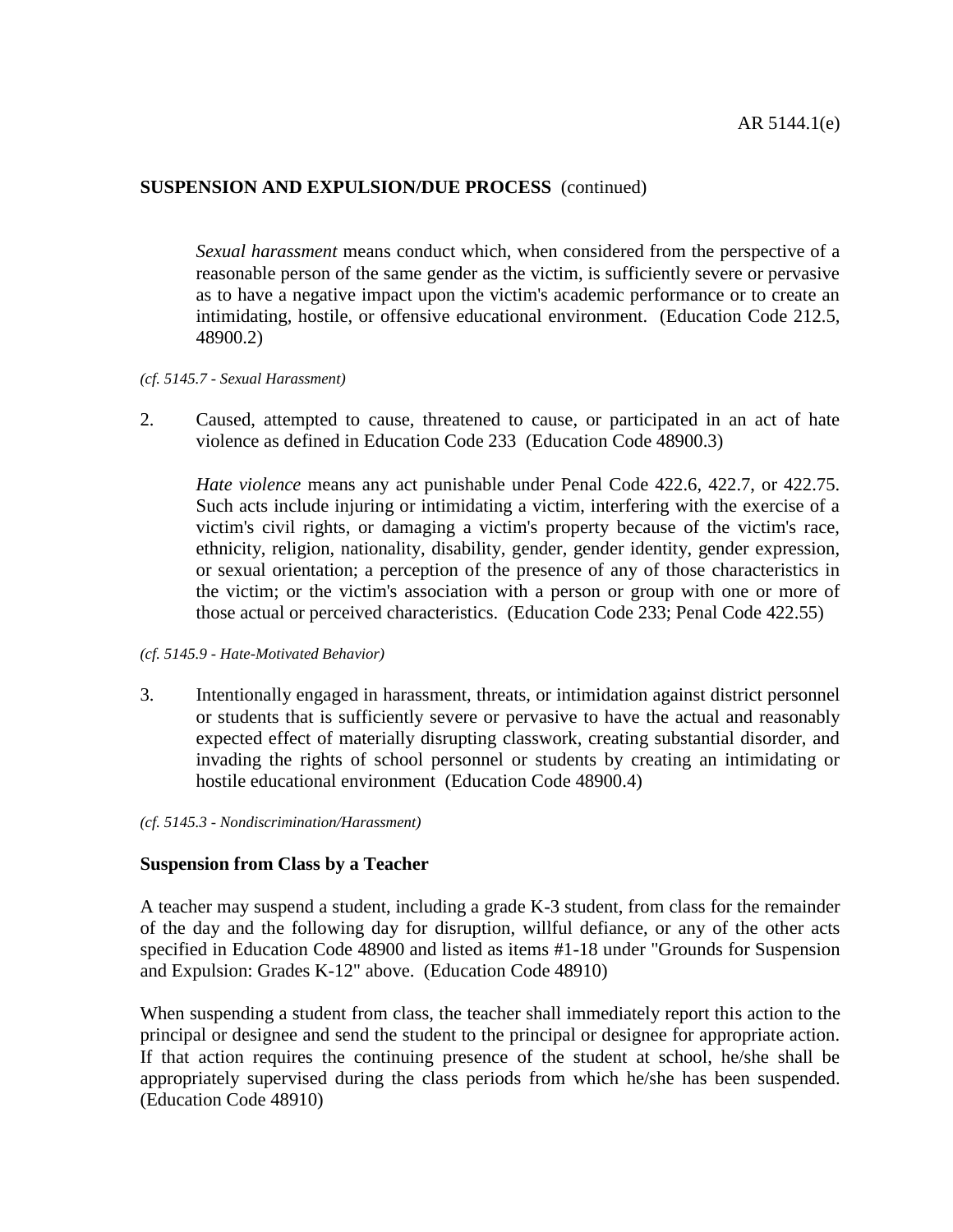As soon as possible after the teacher decides to suspend the student, he/she shall ask the student's parent/guardian to attend a parent-teacher conference regarding the suspension. A counselor or psychologist may attend the conference if it is practicable, and a school administrator shall attend if either the parent/guardian or teacher so requests. (Education Code 48910)

A student suspended from class shall not be returned to class during the period of the suspension without the approval of the teacher of the class and the principal or designee. (Education Code 48910)

A student suspended from class shall not be placed in another regular class during the period of suspension. However, a student assigned to more than one class per day may continue to attend other regular classes except those held at the same time as the class from which he/she was suspended. (Education Code 48910)

The teacher of any class from which a student is suspended may require the student to complete any assignments and tests missed during the removal. (Education Code 48913)

Pursuant to Board policy, a teacher may provide that the parent/guardian of a student whom the teacher has removed attend a portion of a school day in his/her child's classroom. When a teacher makes this request, the principal shall send the parent/guardian a written notice that the parent/guardian's attendance is requested pursuant to law. (Education Code 48900.1)

This notice shall also:

- 1. Inform the parent/guardian when his/her presence is expected and by what means he/she may arrange an alternate date.
- 2. Describe the legal protections afforded to the parent/guardian as an employee under Labor Code 230.7.
- 3. State that if the parent/guardian does not have a means of transportation to school, he/she may ride the school bus with the student.
- 4. Ask the parent/guardian to meet with the principal after the visit and before leaving school, as required by Education Code 48900.1.

#### **Suspension by Superintendent, Principal or Principal's Designee**

To implement disciplinary procedures at a school site, the principal may, in writing, designate as the principal's designee another administrator or, if the principal is the only administrator at the school site, a certificated employee. As necessary, the principal may, in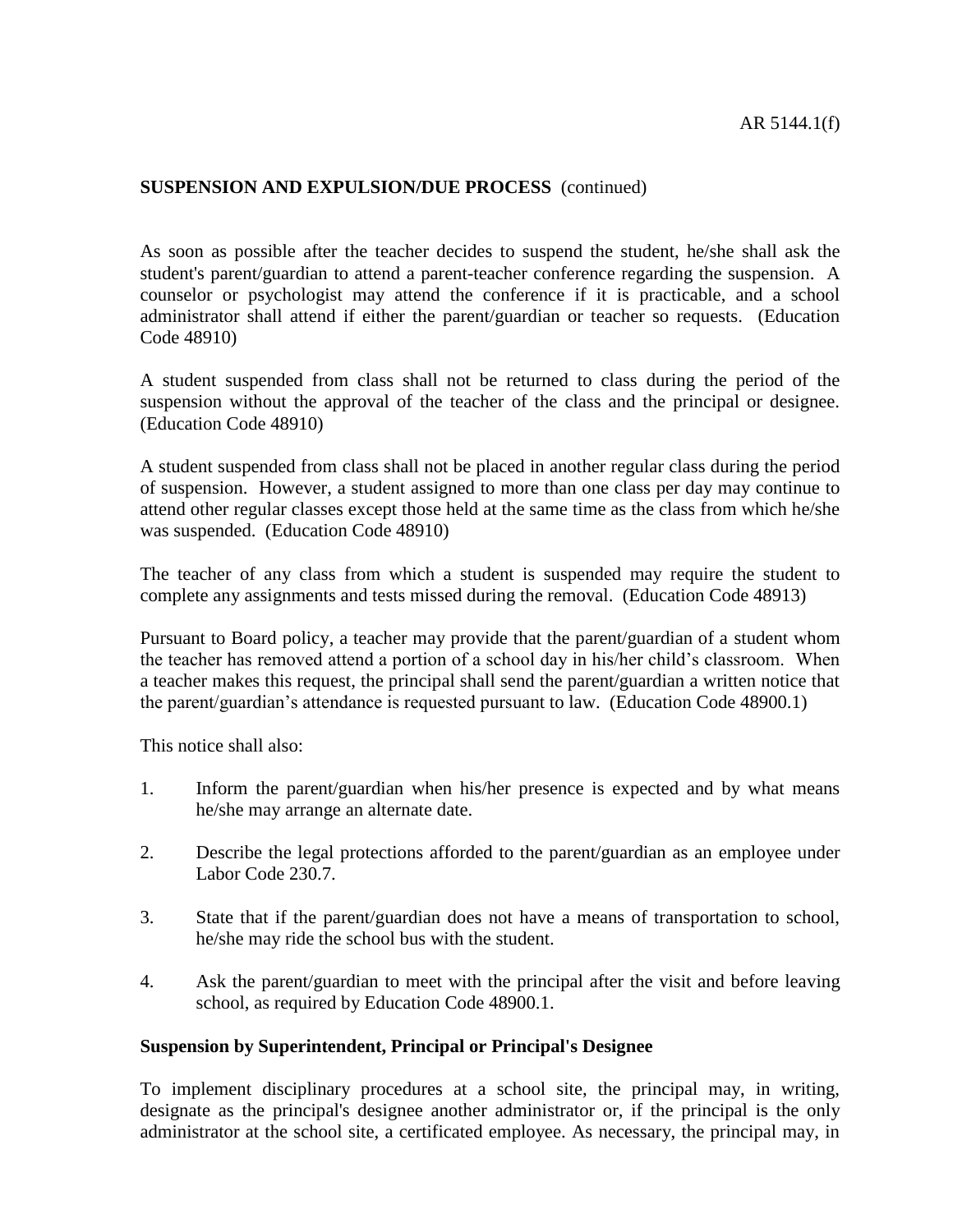writing, also designate another administrator or certificated employee as the secondary designee to assist with disciplinary procedures when the principal and the principal's primary designee are absent from the school site.

The Superintendent, principal, or designee shall immediately suspend any student found at school or at a school activity to have committed any of the acts listed in the Board policy under "Authority to Expel" and for which he/she is required to recommend expulsion. (Education Code 48915(c))

The Superintendent, principal, or designee may impose a suspension for a first offense if he/she determines that the student violated any of items #1-5 listed under "Grounds for Suspension and Expulsion: Grades K-12" above or if the student's presence causes a danger to persons. (Education Code 48900.5)

For all other offenses, a student may be suspended only when the Superintendent or principal has determined that other means of correction have failed to bring about proper conduct in the student. (Education Code 48900.5)

When other means of correction are implemented prior to imposing suspension or supervised suspension upon a student, the Superintendent, principal, or designee shall document the other means of correction used and retain them in the student's record. (Education Code 48900.5)

*(cf. 5125 - Student Records)*

## **Length of Suspension**

The Superintendent, principal, or designee may suspend a student from school for not more than five consecutive school days. (Education Code 48911)

A student may be suspended from school for not more than 20 school days in any school year. However, if a student enrolls in or is transferred to another regular school, an opportunity school, or continuation school or class for the purpose of adjustment, he/she may be suspended for not more than 30 school days in a school year. The district may count suspensions that occur while a student is enrolled in another school district toward the maximum number of days for which the student may be suspended in any school year. (Education Code 48903, 48911, 48912)

#### *(cf. 6184 - Continuation Education)*

These restrictions on the number of days of suspension shall not apply when the suspension is extended pending an expulsion. (Education Code 48911)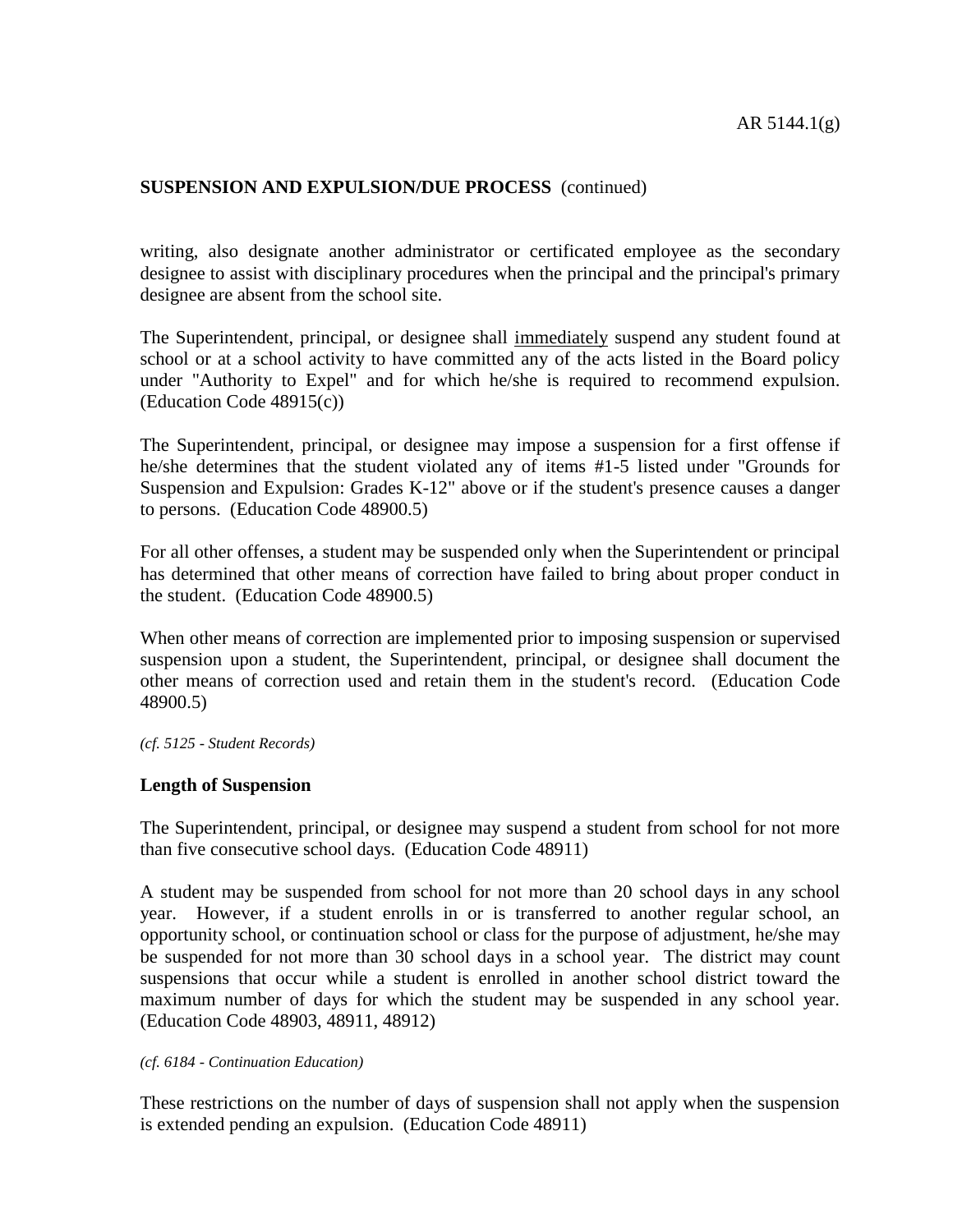#### **Due Process Procedures for Suspension**

Suspensions shall be imposed in accordance with the following procedures:

1. **Informal Conference:** Suspension shall be preceded by an informal conference conducted by the Superintendent, principal, or designee with the student and, whenever practicable, the teacher, supervisor, or school employee who referred the student to the principal. At the conference, the student shall be informed of the reason for the disciplinary action, presented with the available evidence against him/her, and given the opportunity to present his/her version and evidence in support of his/her defense. (Education Code 48911)

This conference may be omitted if the Superintendent, principal, or designee determines that an emergency situation exists involving a clear and present danger to the lives, safety, or health of students or school personnel. If a student is suspended without this conference, both the parent/guardian and student shall be notified of the student's right to return to school for the purpose of the conference and the conference shall be held within two school days, unless the student waives his/her right to it or is physically unable to attend for any reason. In such a case, the conference shall be held as soon as the student is physically able to return to school. (Education Code 48911)

- 2. **Administrative Actions:** All requests for student suspension are to be processed by the principal or designee of the school in which the student is enrolled at the time of the misbehavior. A school employee shall report the suspension, including the name of the student and the cause for the suspension, to the Superintendent or designee. (Education Code 48911)
- 3. **Notice to Parents/Guardians:** At the time of the suspension, a school employee shall make a reasonable effort to contact the parent/guardian by telephone or in person. Whenever a student is suspended, the parent/guardian shall also be notified in writing of the suspension. (Education Code 48911)

This notice shall state the specific offense committed by the student. (Education Code 48900.8)

In addition, the notice may state the date and time when the student may return to school.

4. **Parent/Guardian Conference:** Whenever a student is suspended, school officials may request a meeting with the parent/guardian to discuss the cause(s) and duration of the suspension, the school policy involved, and any other pertinent matter. (Education Code 48914)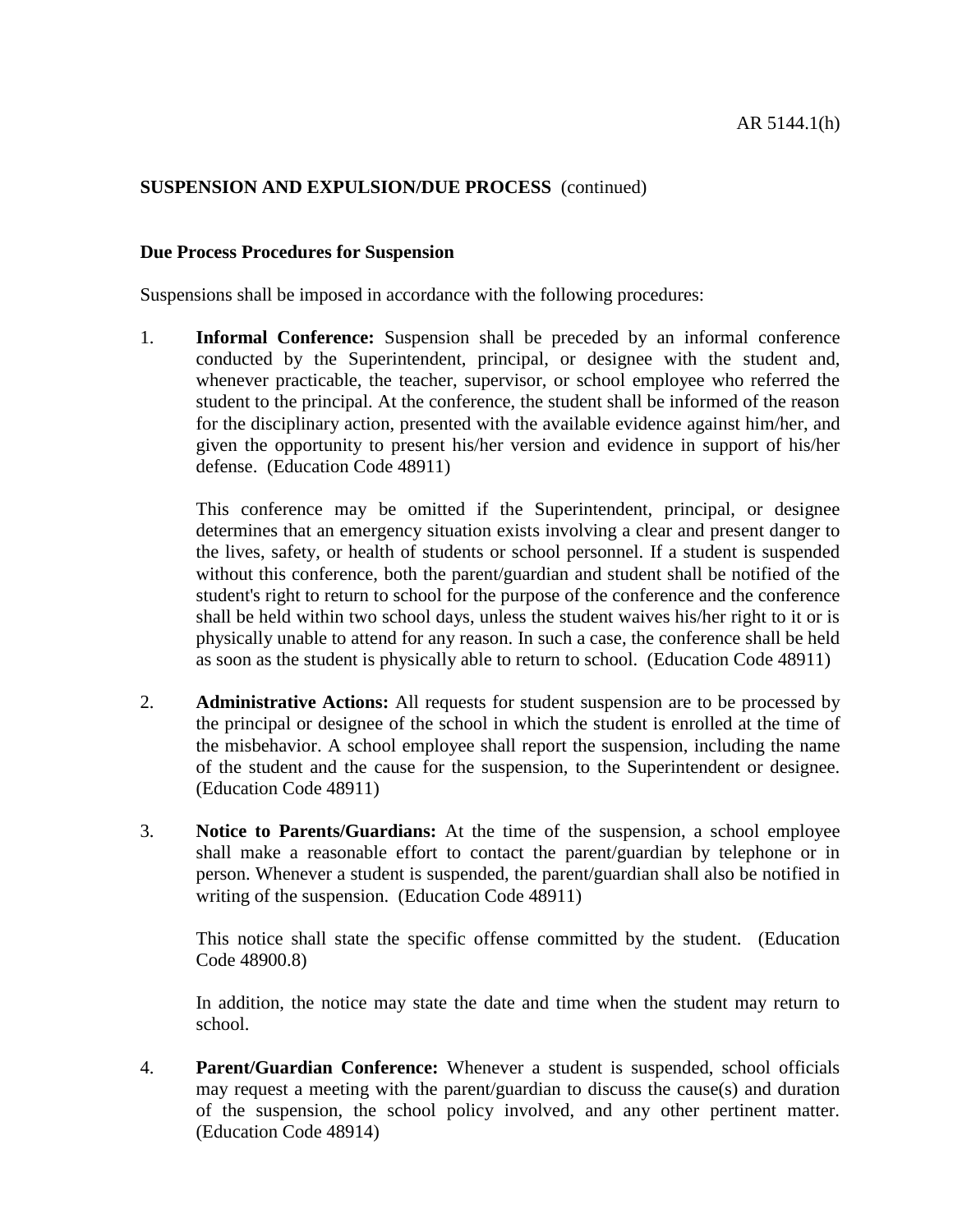If school officials request to meet with the parent/guardian, the notice may state that the law requires the parent/guardian to respond to such requests without delay. However, no penalties may be imposed on the student for the failure of the parent/guardian to attend such a conference. The student may not be denied reinstatement solely because the parent/guardian failed to attend the conference. (Education Code 48911)

- 5. **Extension of Suspension:** If the Board is considering the expulsion of a suspended student from any school or the suspension of a student for the balance of the semester from continuation school, the Superintendent or designee may, in writing, extend the suspension until such time as the Board has made a decision, provided the following requirements are followed: (Education Code 48911)
	- a. The extension of the original period of suspension is preceded by notice of such extension with an offer to hold a conference concerning the extension, giving the student an opportunity to be heard. This conference may be held in conjunction with a meeting requested by the student or parent/guardian to challenge the original suspension.
	- b. The Superintendent or designee determines, following a meeting in which the student and the student's parent/guardian were invited to participate, that the student's presence at the school or at an alternative school would endanger persons or property or threaten to disrupt the instructional process. (Education Code 48911)
	- c. If the student involved is a foster youth, the Superintendent or designee shall notify the district liaison for foster youth of the need to invite the student's attorney and a representative of the appropriate county child welfare agency to attend the meeting. (Education Code 48853.5, 48911, 48918.1)

#### *(cf. 6173.1 - Education for Foster Youth)*

d. If the student involved is a homeless child or youth, the Superintendent or designee shall notify the district liaison for homeless students. (Education Code 48918.1)

#### *(cf. 6173 - Education for Homeless Children)*

In lieu of or in addition to suspending a student, the Superintendent, principal, or designee may provide services or require the student to participate in an alternative disciplinary program designed to correct his/her behavior and keep him/her in school.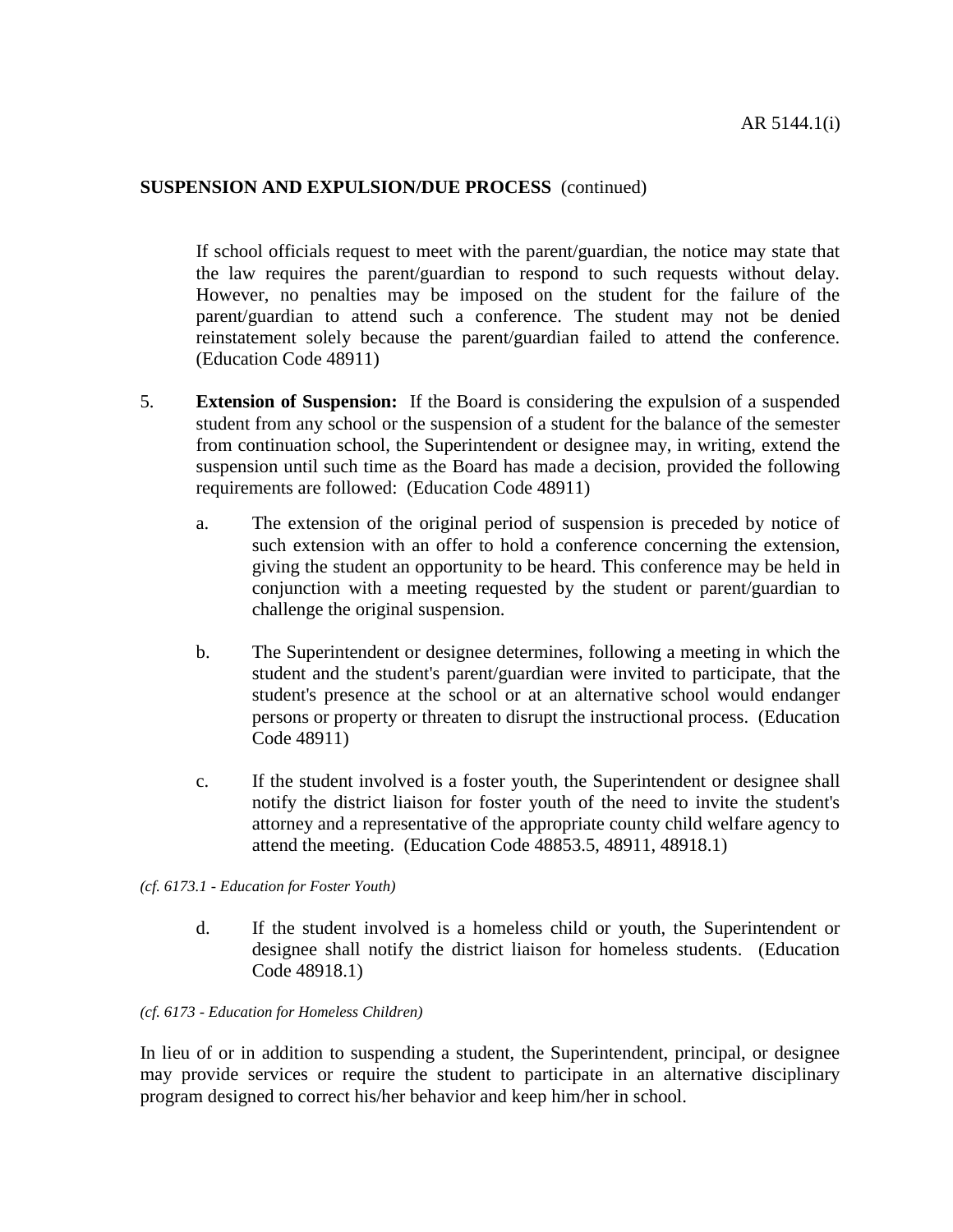#### **Suspension by the Board**

The Board may suspend a student for any of the acts listed under "Grounds for Suspension and Expulsion: Grades K-12" and "Additional Grounds for Suspension and Expulsion: Grades 4-12" above and within the limits specified under "Suspension by Superintendent, Principal, or Designee" above. (Education Code 48912)

The Board may suspend a student enrolled in a continuation school or class for a period not longer than the remainder of the semester. The suspension shall meet the requirements of Education Code 48915. (Education Code 48912.5)

When the Board is considering a suspension, disciplinary action, or any other action (except expulsion) against any student, it shall hold a closed session if a public hearing would lead to disclosure of information violating a student's right to privacy under Education Code 49073- 49079. (Education Code 35146, 48912)

#### *(cf. 9321 - Closed Session Purposes and Agendas)*

The Board shall provide the student and his/her parent/guardian with written notice of the closed session by registered or certified mail or personal service. Upon receiving this notice, the student or parent/guardian may request a public meeting, and this request shall be granted if made in writing within 48 hours after receipt of the Board's notice. However, any discussion that conflicts with any other student's right to privacy still shall be held in closed session. (Education Code 35146, 48912)

#### **On-Campus Suspension**

A student for whom an expulsion action has not been initiated and who poses no imminent danger or threat to the school, students, or staff may be assigned to on-campus suspension in a separate classroom, building, or site for the entire period of suspension. The following conditions shall apply: (Education Code 48911.1)

- 1. The on-campus suspension classroom shall be staffed in accordance with law.
- 2. The student shall have access to appropriate counseling services.
- 3. The on-campus suspension classroom shall promote completion of schoolwork and tests missed by the student during the suspension.
- 4. The student shall be responsible for contacting his/her teacher(s) to receive assignments to be completed in the supervised suspension classroom. The teacher(s)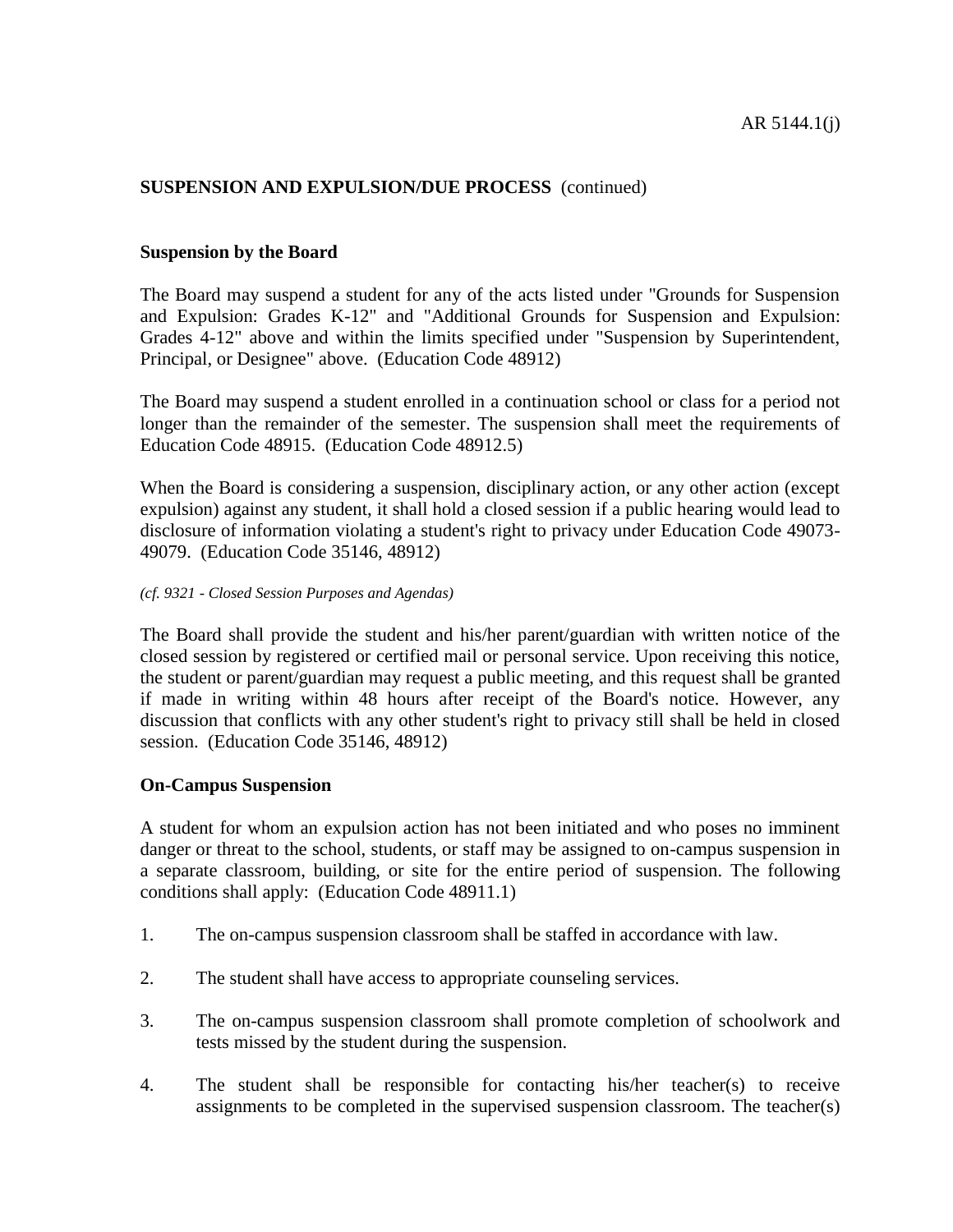shall provide all assignments and tests that the student will miss while suspended. If no such work is assigned, the person supervising the suspension classroom shall assign schoolwork.

At the time a student is assigned to an on-campus suspension classroom, the principal or designee shall notify the student's parent/guardian in person or by telephone. When the assignment is for longer than one class period, this notification may be made in writing. (Education Code 48911.1)

#### **Authority to Expel**

A student may be expelled only by the Board. The Board shall expel, as required by law, any student found to have committed certain offenses listed below under "Mandatory Recommendation and Mandatory Expulsion."

The Board may also order a student's expulsion for any of the following acts listed above under "Grounds for Suspension and Expulsion" upon recommendation by the principal, Superintendent, hearing officer or administrative panel, based on finding either or both of the following: (Education Code 48915 (b) and (e))

- 1. That other means of correction are not feasible or have repeatedly failed to bring about proper conduct
- 2. That due to the nature of the violation, the presence of the student causes a continuing danger to the physical safety of the student or others

#### **Mandatory Recommendation for Expulsion**

Unless the principal, Superintendent or designee finds that expulsion is inappropriate due to particular circumstances, the principal, Superintendent or designee shall recommend a student's expulsion for any of the following acts: (Education Code 48915 (a))

- 1. Causing serious physical injury to another person, except in self- defense
- 2. Possession of any knife as defined in Education Code 48915 (g), explosive or other dangerous object of no reasonable use to the student
- 3*.* Unlawful possession of any controlled substance, as listed in Health and Safety Code 11053-11058, except for the first offense for the sale of not more than one avoirdupois ounce of marijuana, other than concentrated cannabis
- 4. Robbery or extortion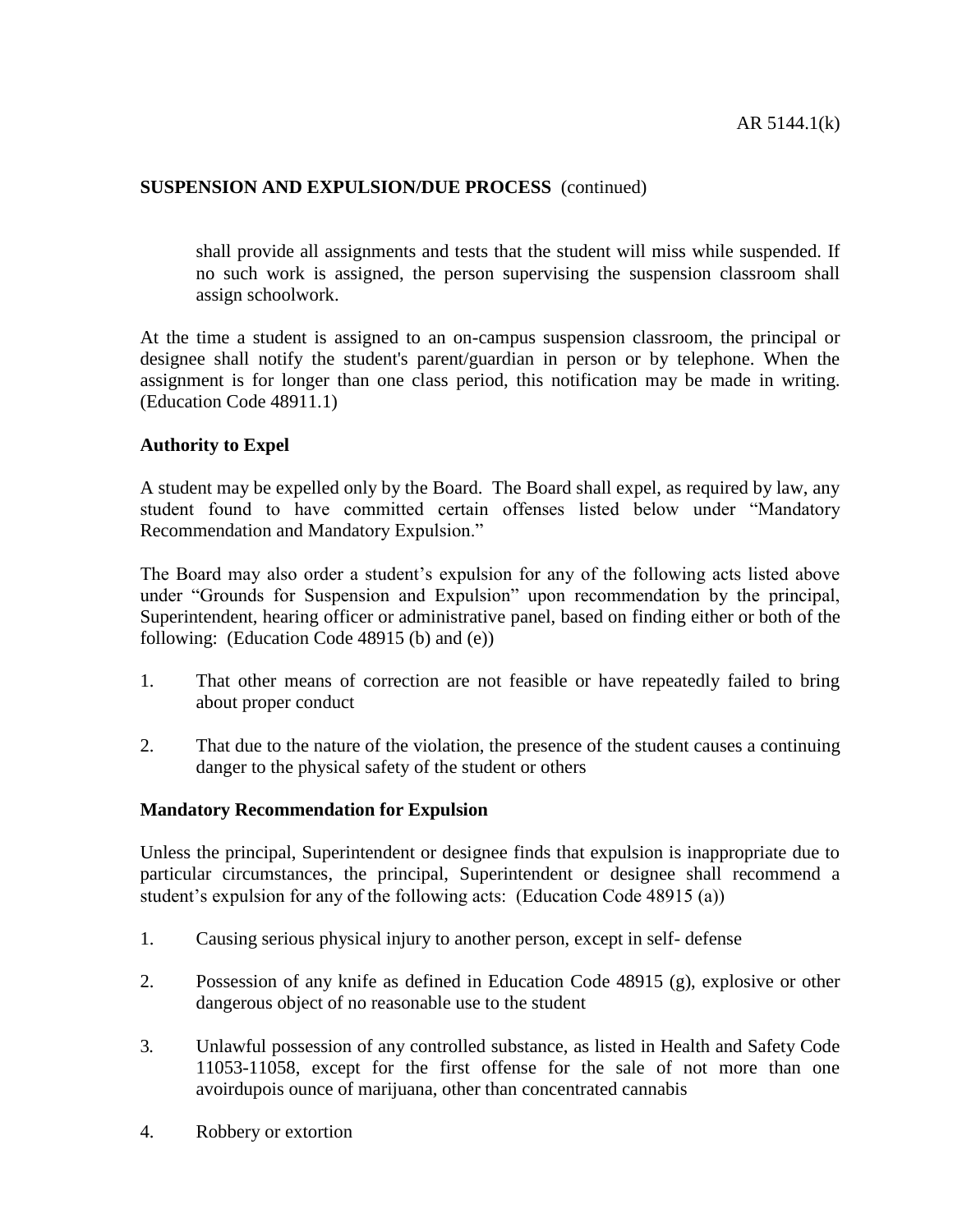5. Assault or battery, as defined in the Penal Code 240 and 242, upon any school employee

## **Mandatory Recommendation and Mandatory Expulsion**

The principal, superintendent or designee shall recommend expulsion of a student found at school or at a school activity to be: (EC 48915 (c))

- 1. Possessing, as verified by a district employee, or selling or otherwise furnishing a firearm, unless the student had obtained prior written permission to possess the item from a certificated school employee, with the principal or designee's concurrence
- 2. Brandishing a knife as defined in Education Code 48915 (g) at another person
- 3. Unlawfully selling a controlled substance listed in Health and Safety Code 11053- 11058
- 4. Committing or attempting to commit a sexual assault or committing sexual battery as defined in item #14 under "Grounds for Suspension and Expulsion" above
- 5. Possessing an explosive as defined in 18 USC 921

Upon finding that the student committed any of the above acts, the Board shall expel the student. (Education Code 48915)

In determining whether or not to recommend the expulsion of a student, the Superintendent, principal, or designee shall act as quickly as possible to ensure that the student does not lose instructional time. (Education Code 48915)

#### **Student's Right to Expulsion Hearing**

Any student recommended for expulsion shall be entitled to a hearing to determine whether he/she should be expelled. The hearing shall be held within 30 school days after the Superintendent, principal, or designee determines that the student has committed the act(s) that form the basis for the expulsion recommendation. (Education Code 48918(a))

The student is entitled to at least one postponement of an expulsion hearing for a period of not more than 30 calendar days. The request for postponement shall be in writing. Any subsequent postponement may be granted at the Board's discretion. (Education Code 48918(a))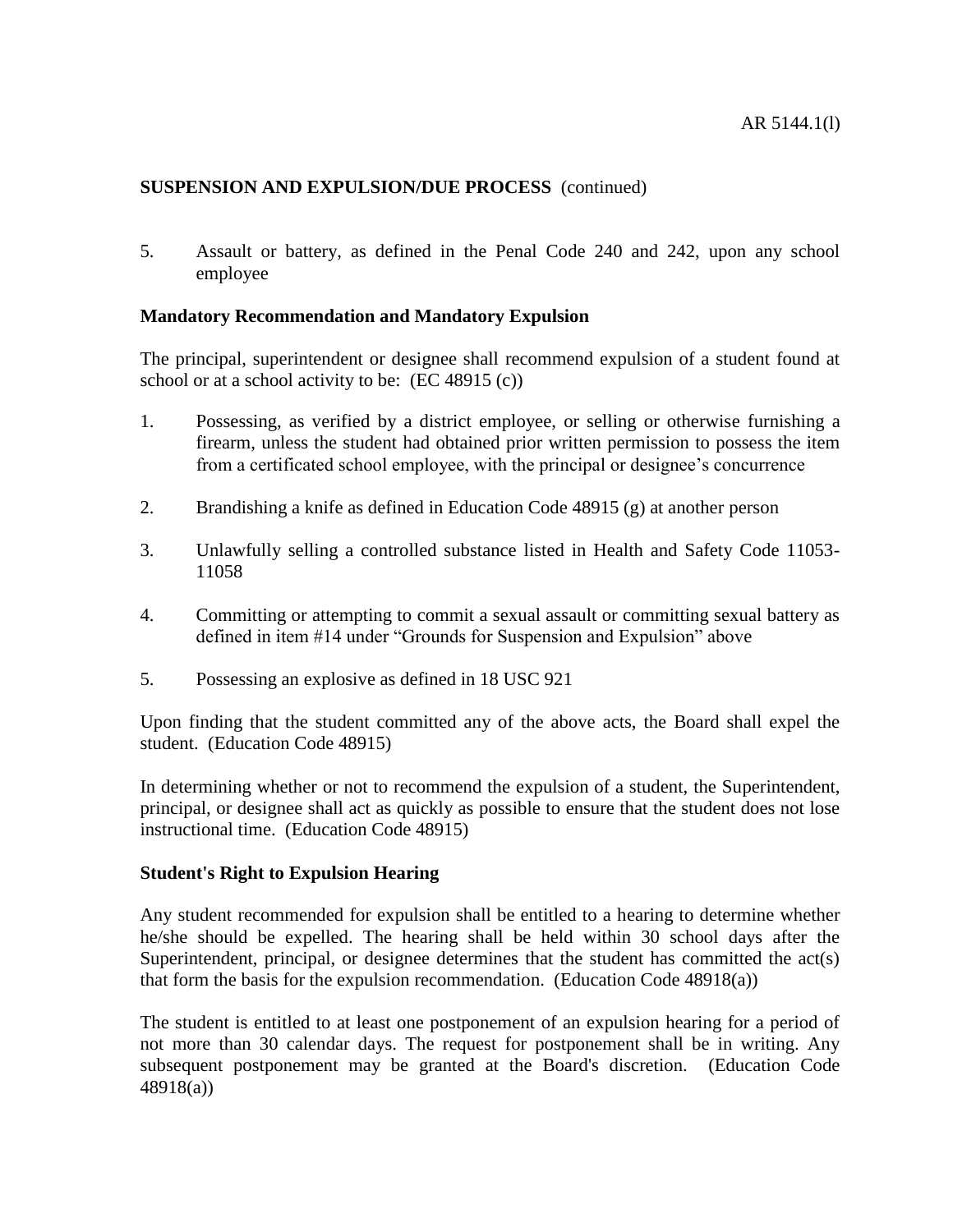If the Board finds it impractical during the regular school year to comply with these time requirements for conducting an expulsion hearing, the Superintendent or designee may, for good cause, extend the time period by an additional five school days. Reasons for the extension shall be included as a part of the record when the expulsion hearing is held. (Education Code 48918(a))

If the Board finds it impractical to comply with the time requirements of the expulsion hearing due to a summer recess of Board meetings of more than two weeks, the days during the recess shall not be counted as school days. The days not counted during the recess may not exceed 20 school days, as defined in Education Code 48925. Unless the student requests in writing that the expulsion hearing be postponed, the hearing shall be held not later than 20 calendar days prior to the first day of the next school year. (Education Code 48918(a))

Once the hearing starts, all matters shall be pursued with reasonable diligence and concluded without unnecessary delay. (Education Code 48918(a))

## **Stipulated Expulsion**

After a determination that a student has committed an expellable offense, the Superintendent, principal, or designee shall offer the student and his/her parent/guardian the option to waive a hearing and stipulate to the expulsion or to a suspension of the expulsion under certain conditions. The offer shall be made only after the student or his/her parent/guardian has been given written notice of the expulsion hearing pursuant to Education Code 48918.

The stipulation agreement shall be in writing and shall be signed by the student and his/her parent/guardian. The stipulation agreement shall include notice of all the rights that the student is waiving, including the waiving of his/her right to have a full hearing, to appeal the expulsion to the County Board of Education, and to consult legal counsel.

## **Rights of Complaining Witness**

An expulsion hearing involving allegations of sexual assault or sexual battery may be postponed for one school day in order to accommodate the special physical, mental, or emotional needs of a student who is the complaining witness. (Education Code 48918.5)

Whenever the Superintendent or designee recommends an expulsion hearing that addresses allegations of sexual assault or sexual battery, he/she shall give the complaining witness a copy of the district's suspension and expulsion policy and regulation and shall advise the witness of his/her right to: (Education Code 48918.5)

1. Receive five days' notice of his/her scheduled testimony at the hearing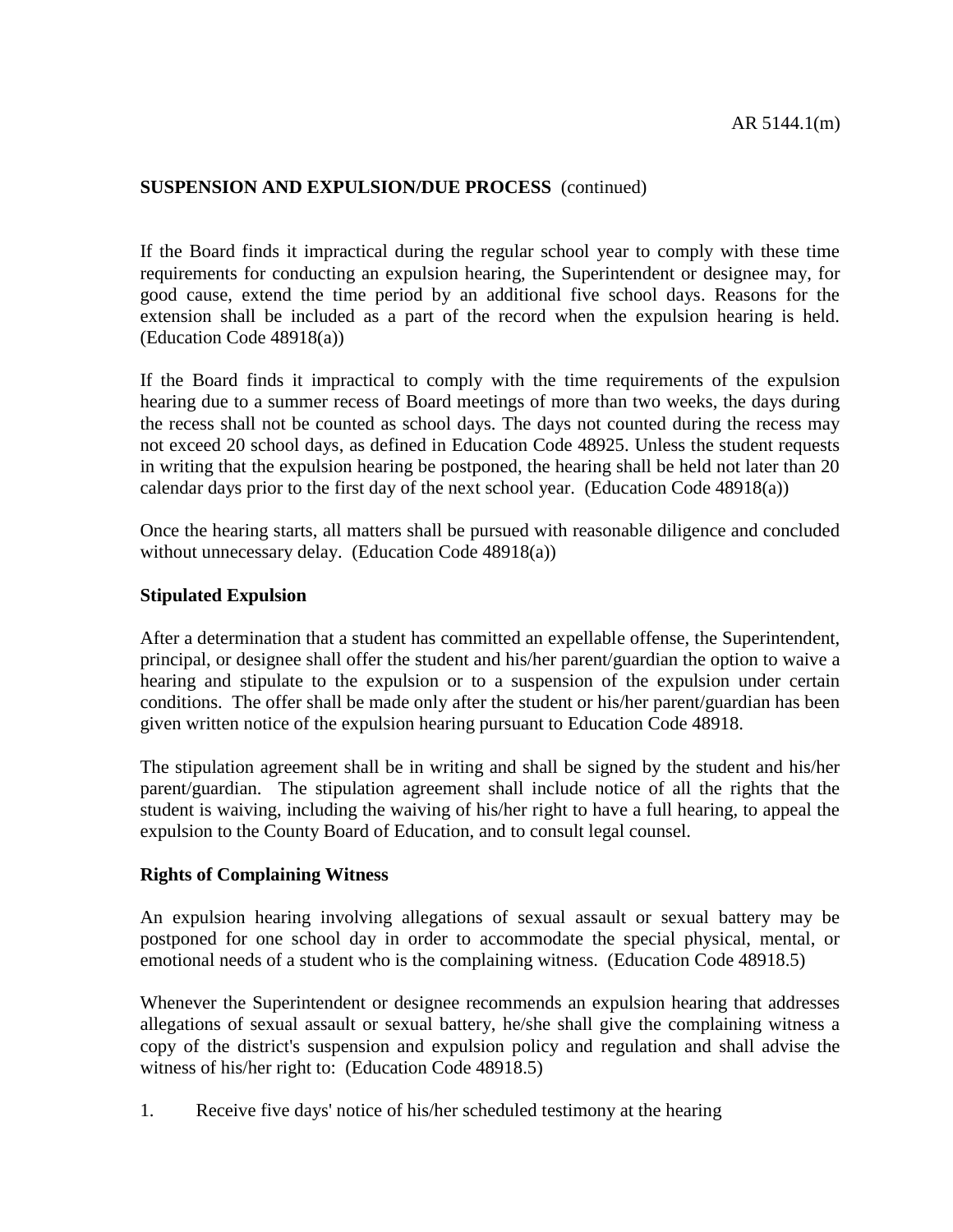- 2. Have up to two adult support persons of his/her choosing present at the hearing at the time he/she testifies
- 3. Have a closed hearing during the time he/she testifies

Whenever any allegation of sexual assault or sexual battery is made, the Superintendent or designee shall immediately advise complaining witnesses and accused students to refrain from personal or telephone contact with each other during the time when an expulsion process is pending. (Education Code 48918.5)

#### **Written Notice of the Expulsion Hearing**

Written notice of the expulsion hearing shall be forwarded to the student and the student's parent/guardian at least 10 calendar days before the date of the hearing. The notice shall include: (Education Code 48900.8, 48918(b))

- 1. The date and place of the hearing
- 2. A statement of the specific facts, charges, and offense upon which the proposed expulsion is based
- 3. A copy of district disciplinary rules which relate to the alleged violation
- 4. Notification of the student's or parent/guardian's obligation, pursuant to Education Code 48915.1, to provide information about the student's status in the district to any other district in which the student seeks enrollment

This obligation applies when a student is expelled for acts other than those described in Education Code 48915(a) or (c).

- *(cf. 5119 - Students Expelled from Other Districts)*
- 5. The opportunity for the student or the student's parent/guardian to appear in person or be represented by legal counsel or by a nonattorney adviser

*Legal counsel* means an attorney or lawyer who is admitted to the practice of law in California and is an active member of the State Bar of California.

*Nonattorney adviser* means an individual who is not an attorney or lawyer, but who is familiar with the facts of the case and has been selected by the student or student's parent/guardian to provide assistance at the hearing.

6. The right to inspect and obtain copies of all documents to be used at the hearing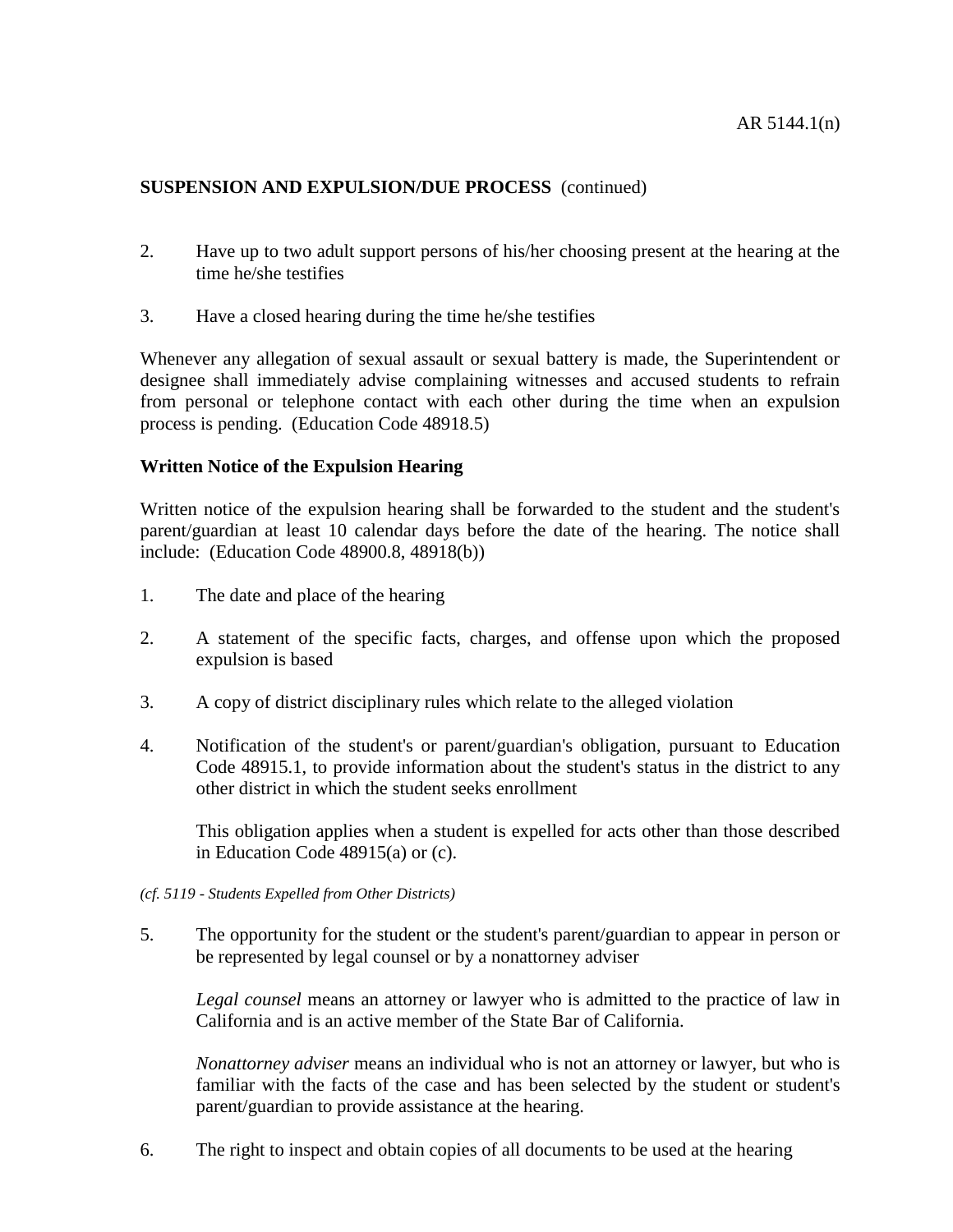- 7. The opportunity to confront and question all witnesses who testify at the hearing
- 8. The opportunity to question all evidence presented and to present oral and documentary evidence on the student's behalf, including witnesses

## **Additional Notice of Expulsion Hearing for Foster Youth and Homeless Students**

If the student facing expulsion is a foster student, the Superintendent or designee shall also send notice of the hearing to the student's attorney and a representative of an appropriate child welfare agency at least 10 days prior to the hearing. (Education Code 48918.1)

If the student facing expulsion is a homeless student, the Superintendent or designee shall also send notice of the hearing to the district liaison for homeless students at least 10 days prior to the hearing. (Education Code 48918.1)

Any notice for these purposes may be provided by the most cost-effective method possible, including by email or a telephone call. (Education Code 48918.1)

## **Conduct of Expulsion Hearing**

1. **Closed Session:** Notwithstanding Education Code 35145, the Board directs the Expulsion Hearing Committee to conduct a hearing to consider the expulsion of the student in a session closed to the public unless the student requests in writing at least five days prior to the hearing that the hearing be a public meeting. If such a request is made, the meeting shall be public to the extent that privacy rights of other students are not violated. (Education Code 48918)

Whether the expulsion hearing is held in closed or public session, the Expulsion Hearing Committee may meet in closed session to deliberate and determine whether or not the student should be expelled. If the committee admits any other person to this closed session, the parent/guardian, the student, and the counsel of the student also shall be allowed to attend the closed session. (Education Code 48918(c))

If a hearing that involves a charge of sexual assault or sexual battery is to be conducted in public, a complaining witness shall have the right to have his/her testimony heard in closed session when testifying in public would threaten serious psychological harm to the witness and when there are no alternative procedures to avoid the threatened harm, including, but not limited to, videotaped deposition or contemporaneous examination in another place communicated to the hearing room by closed-circuit television. (Education Code 48918(c))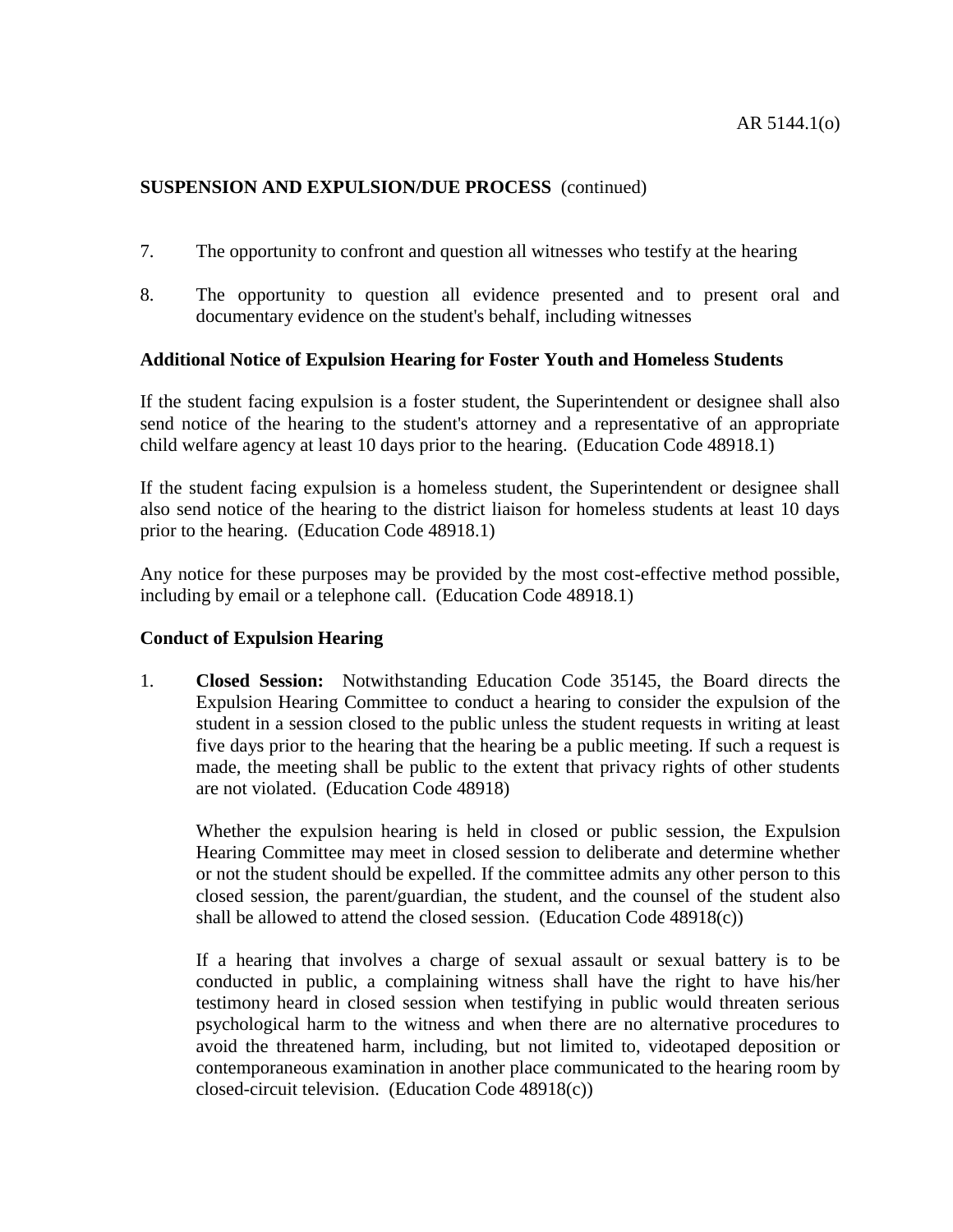- 2. **Record of Hearing:** A record of the hearing shall be made and may be maintained by any means, including electronic recording, as long as a reasonably accurate and complete written transcription of the proceedings can be made. (Education Code 48918(g))
- 3. **Subpoenas:** Before commencing a student expulsion hearing, the Board may issue subpoenas, at the request of either the student or the Superintendent or designee, for the personal appearance at the hearing of any person who actually witnessed the action that gave rise to the recommendation for expulsion. After the hearing has commenced, the Board or the hearing officer or administrative panel may issue such subpoenas at the request of the student or the County Superintendent of Schools or designee. All subpoenas shall be issued in accordance with Code of Civil Procedure 1985-1985.2 and enforced in accordance with Government Code 11455.20. (Education Code 48918(i))

Any objection raised by the student or the Superintendent or designee to the issuance of subpoenas may be considered by the Board in closed session, or in open session if so requested by the student, before the meeting. The Board's decision in response to such an objection shall be final and binding. (Education Code 48918(i))

If the Board determines, or if the hearing officer or administrative panel finds and submits to the Board, that a witness would be subject to unreasonable risk of harm by testifying at the hearing, a subpoena shall not be issued to compel the personal attendance of that witness at the hearing. However, that witness may be compelled to testify by means of a sworn declaration as described in item #4 below. (Education Code 48918(i))

4. **Presentation of Evidence:** Technical rules of evidence shall not apply to the expulsion hearing, but relevant evidence may be admitted and used as proof only if it is the kind of evidence on which reasonable persons can rely in the conduct of serious affairs. The decision of the Board to expel shall be supported by substantial evidence that the student committed any of the acts pursuant to Education Code 48900 and listed in "Grounds for Suspension and Expulsion: Grades K-12" and "Additional Grounds for Suspension and Expulsion: Grades 4-12" above. (Education Code 48918(h))

Findings of fact shall be based solely on the evidence at the hearing. Although no finding shall be based solely on hearsay, sworn declarations may be admitted as testimony from witnesses whose disclosure of their identity or testimony at the hearing may subject them to an unreasonable risk of physical or psychological harm. (Education Code 48918(f))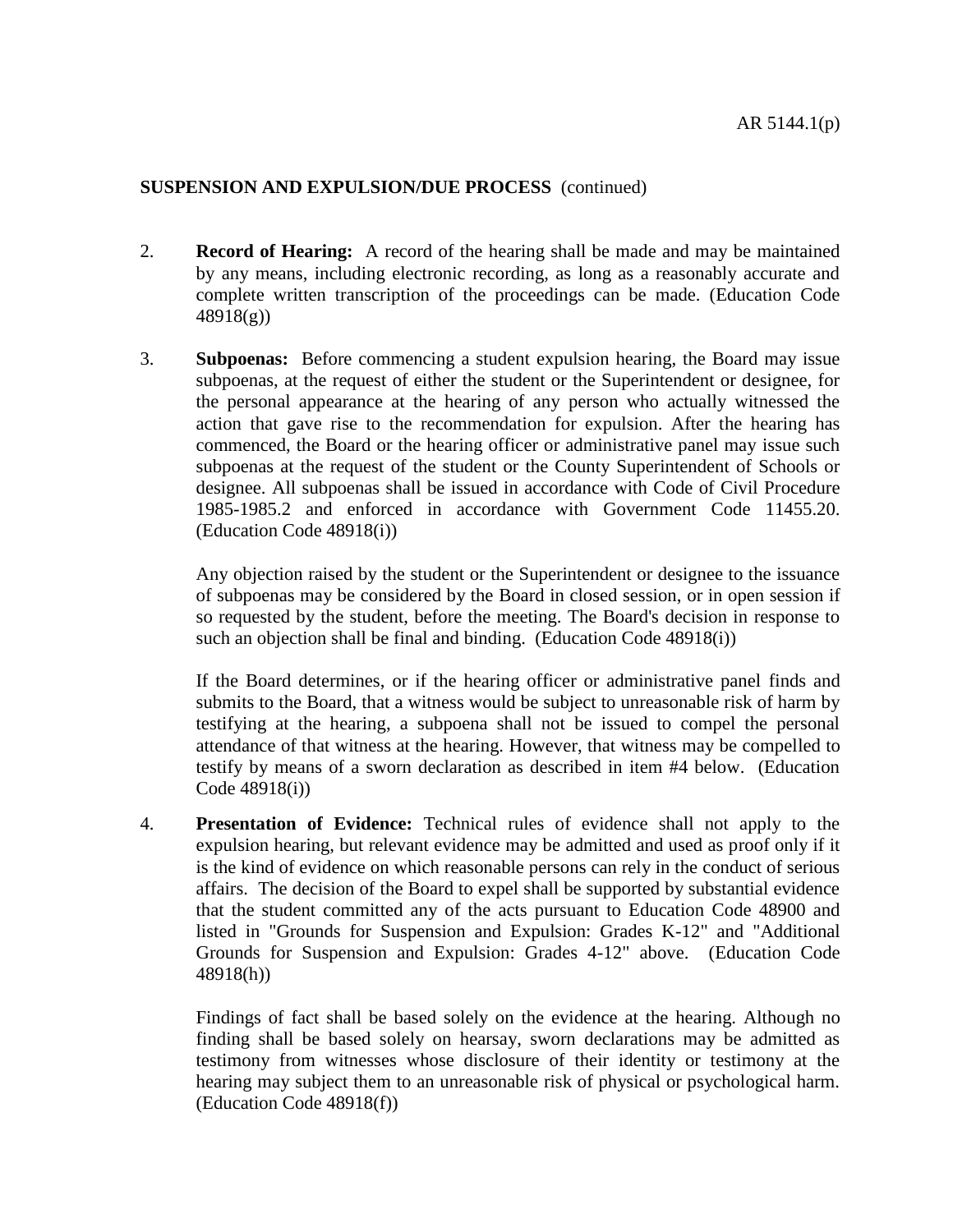In cases where a search of a student's person or property has occurred, evidence describing the reasonableness of the search shall be included in the hearing record.

- 5. **Testimony by Complaining Witnesses:** The following procedures shall be observed when a hearing involves allegations of sexual assault or sexual battery by a student: (Education Code 48918, 48918.5)
	- a. Any complaining witness shall be given five days' notice before being called to testify.
	- b. Any complaining witness shall be entitled to have up to two adult support persons, including, but not limited to, a parent/guardian or legal counsel, present during his/her testimony.
	- c. Before a complaining witness testifies, support persons shall be admonished that the hearing is confidential.
	- d. The person presiding over the hearing may remove a support person whom he/she finds is disrupting the hearing.
	- e. If one or both support persons are also witnesses, the hearing shall be conducted in accordance with Penal Code 868.5.
	- f. Evidence of specific instances of prior sexual conduct of a complaining witness shall be presumed inadmissible and shall not be heard unless the person conducting the hearing determines that extraordinary circumstances require the evidence to be heard. Before such a determination is made, the complaining witness shall be given notice and an opportunity to oppose the introduction of this evidence. In the hearing on the admissibility of this evidence, the complaining witness shall be entitled to be represented by a parent/guardian, legal counsel, or other support person. Reputation or opinion evidence regarding the sexual behavior of a complaining witness shall not be admissible for any purpose.
	- g. In order to facilitate a free and accurate statement of the experiences of the complaining witness and to prevent discouragement of complaints, the district shall provide a nonthreatening environment.
		- (1) The district shall provide a room separate from the hearing room for the use of the complaining witness before and during breaks in testimony.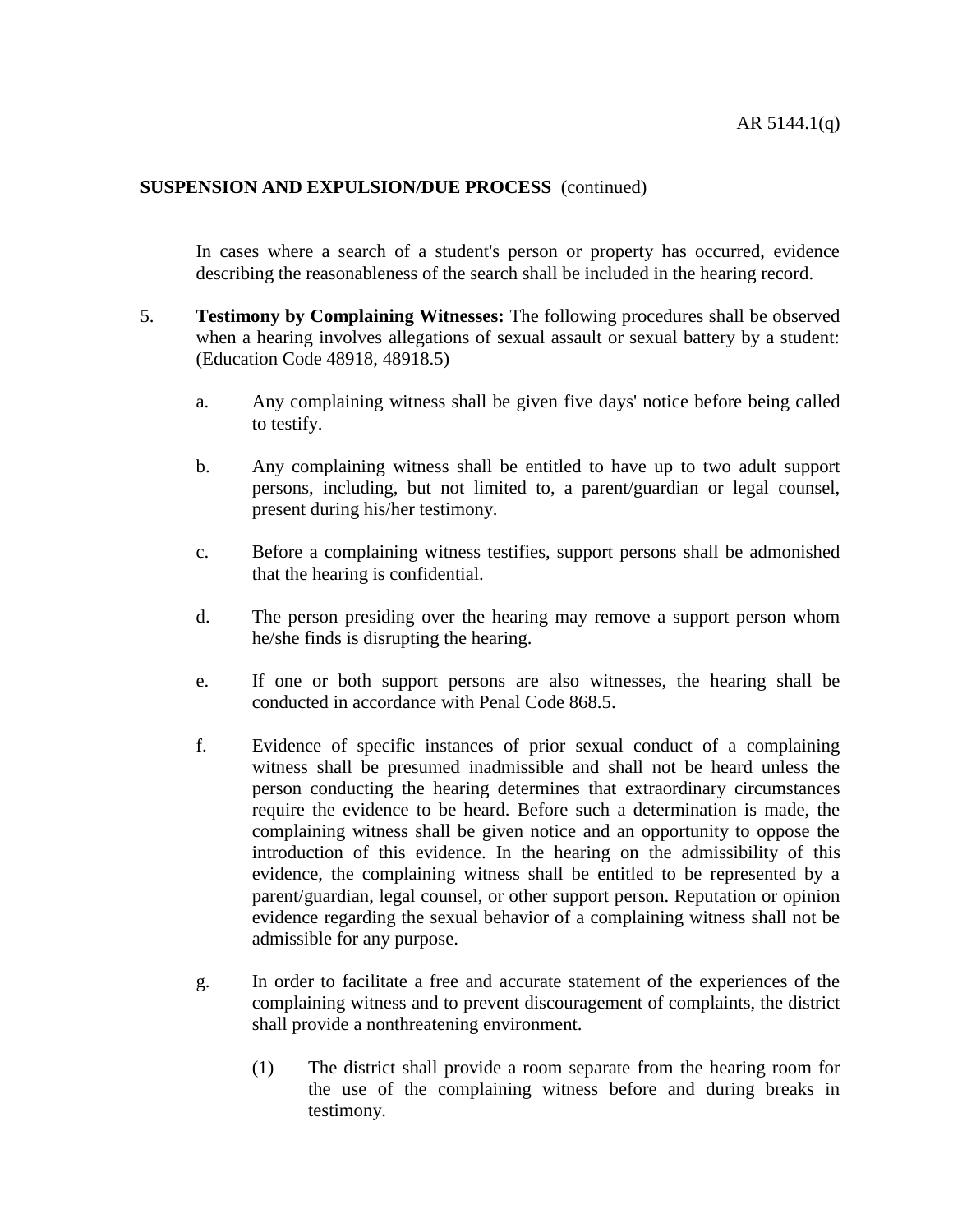- (2) At the discretion of the person conducting the hearing, the complaining witness shall be allowed reasonable periods of relief from examination and cross-examination during which he/she may leave the hearing room.
- (3) The person conducting the hearing may:
	- (a) Arrange the seating within the hearing room so as to facilitate a less intimidating environment for the complaining witness
	- (b) Limit the time for taking the testimony of a complaining witness to the hours he/she is normally in school, if there is no good cause to take the testimony during other hours
	- (c) Permit one of the support persons to accompany the complaining witness to the witness stand
- 6. **Decision:** The Board's decision as to whether to expel a student shall be made within 40 school days after the student is removed from his/her school of attendance, unless the student requests in writing that the decision be postponed. (Education Code 48918(a))

#### **Alternative Expulsion Hearing: Hearing Officer or Administrative Panel**

Instead of conducting an expulsion hearing itself, the Board may contract with the county hearing officer or with the Office of Administrative Hearings of the State of California for a hearing officer. The Board may also appoint an impartial administrative panel composed of three or more certificated personnel, none of whom shall be members of the Board or on the staff of the school in which the student is enrolled. (Education Code 48918)

A hearing conducted by the Expulsion Hearing Committee shall conform to the same procedures applicable to a hearing conducted by the Board as specified above in "Conduct of Expulsion Hearing," including the requirement to issue a decision within 40 school days of the student's removal from school, unless the student requests that the decision be postponed. (Education Code 48918(a) and (d))

The hearing officer or administrative panel shall, within three school days after the hearing, determine whether to recommend expulsion of the student to the Board. If expulsion is not recommended, the expulsion proceeding shall be terminated and the student shall be immediately reinstated and permitted to return to the classroom instructional program from which the referral was made, unless another placement is requested in writing by the student's parent/guardian. Before the student's placement decision is made by his/her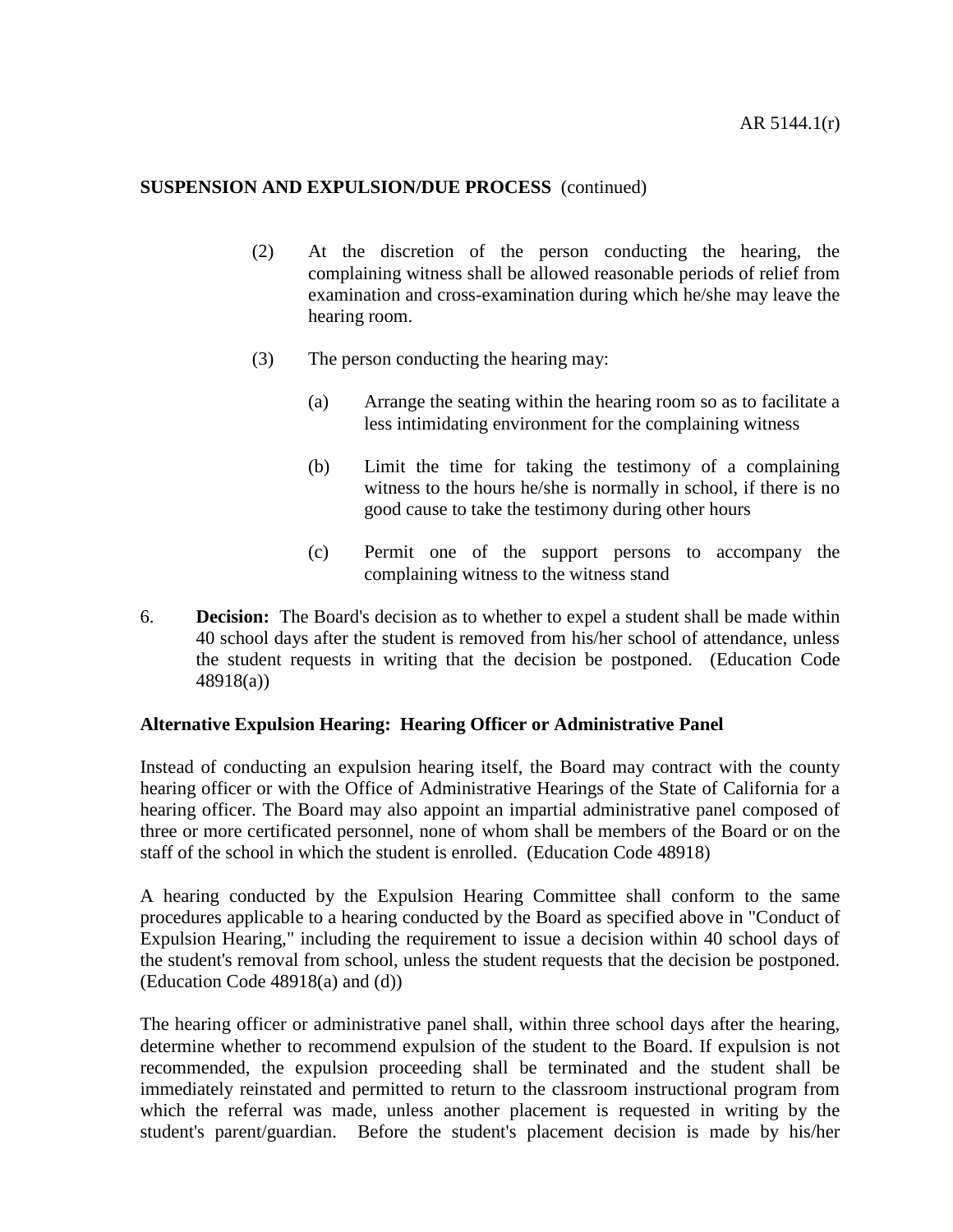parent/guardian, the Superintendent or designee shall consult with the parent/guardian and district staff, including the student's teachers, regarding other placement options for the student in addition to the option to return to the classroom instructional program from which the student's expulsion referral was made. The decision to not recommend expulsion shall be final. (Education Code 48918(e))

If expulsion is recommended, findings of fact in support of the recommendation shall be prepared and submitted to the Board. All findings of fact and recommendations shall be based solely on the evidence presented at the hearing. The Board may accept the recommendation based either upon a review of the findings of fact and recommendations submitted or upon the results of any supplementary hearing the Board may order. (Education Code 48918(f))

In accordance with Board policy, the Expulsion Hearing Committee may recommend that the Board suspend the enforcement of the expulsion. If the hearing officer or administrative panel recommends that the Board expel a student but suspend the enforcement of the expulsion, the student shall not be reinstated and permitted to return to the classroom instructional program from which the referral was made until the Board has ruled on the recommendation. (Education Code 48917, 48918)

## **Final Action by the Board**

Whether the expulsion hearing is conducted in closed or public session by the Board, a hearing officer, or an administrative panel or is waived through the signing of a stipulated expulsion agreement, the final action to expel shall be taken by the Board in public. (Education Code 48918(j))

#### *(cf. 9321.1 - Closed Session Actions and Reports)*

The Board's decision is final. If the decision is to not expel, the student shall be reinstated immediately. If the decision is to suspend the enforcement of the expulsion, the student shall be reinstated under the conditions of the suspended expulsion.

Upon ordering an expulsion, the Board shall set a date when the student shall be reviewed for readmission to a school within the district. For a student expelled for any act listed under "Mandatory Recommendation and Mandatory Expulsion" above, this date shall be one year from the date the expulsion occurred, except that the Board may set an earlier date on a caseby-case basis. For a student expelled for other acts, this date shall be no later than the last day of the semester following the semester in which the expulsion occurred. If an expulsion is ordered during summer session or the intersession period of a year-round program, the Board shall set a date when the student shall be reviewed for readmission not later than the last day of the semester following the summer session or intersession period in which the expulsion occurred. (Education Code 48916)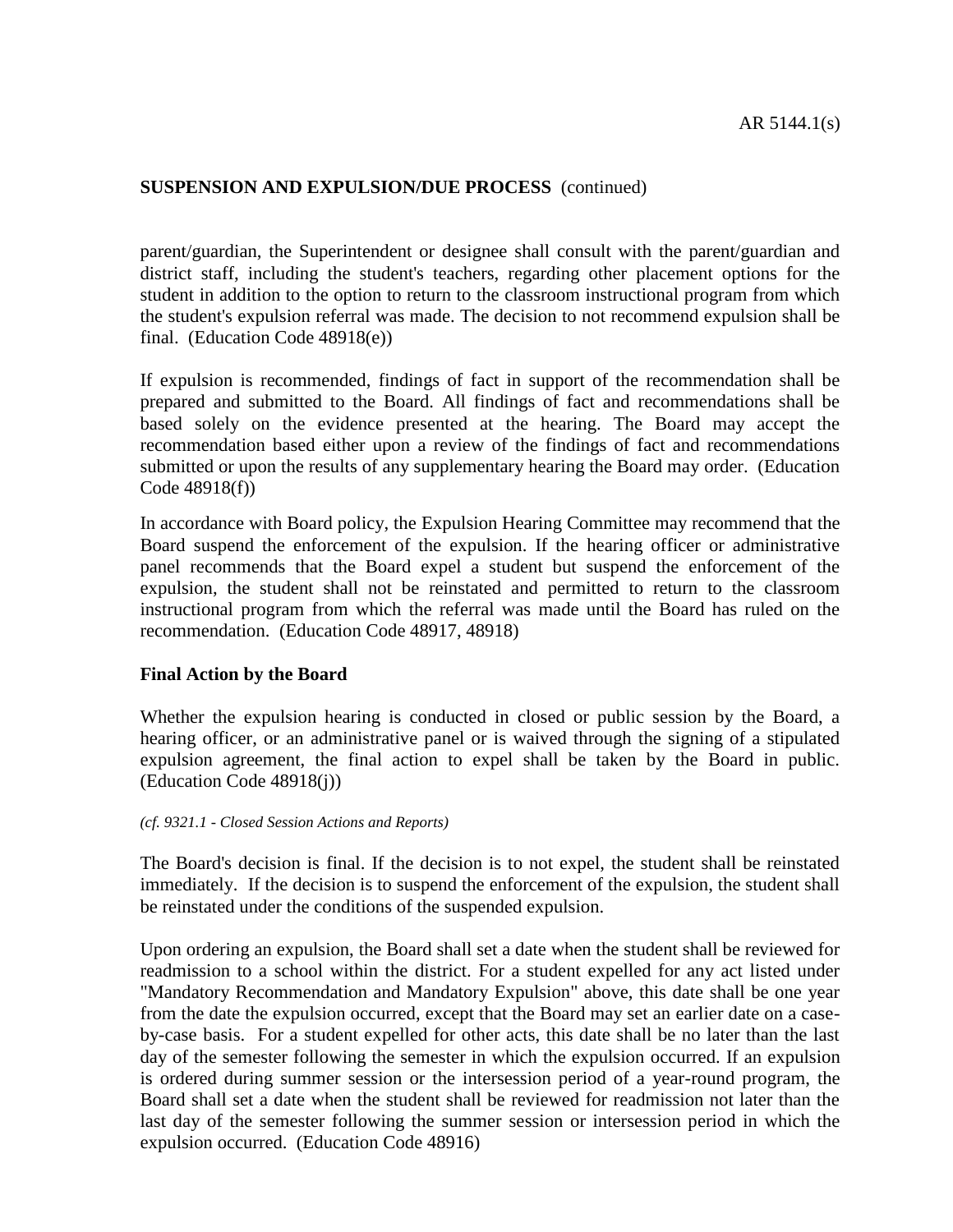At the time of the expulsion order, the Board shall recommend a plan for the student's rehabilitation, which may include: (Education Code 48916)

- 1. Periodic review, as well as assessment at the time of review, for readmission
- 2. Recommendations for improved academic performance, tutoring, special education assessments, job training, counseling, employment, community service, or other rehabilitative programs

With parent/guardian consent, students who have been expelled for reasons relating to controlled substances or alcohol may be required to enroll in a county-sponsored drug rehabilitation program before returning to school. (Education Code 48916.5)

#### **Written Notice to Expel**

The Superintendent or designee shall send written notice of the decision to expel to the student or parent/guardian. This notice shall include the following:

- 1. The specific offense committed by the student for any of the causes for suspension or expulsion listed above under "Grounds for Suspension and Expulsion: Grades K-12" or "Additional Grounds for Suspension and Expulsion: Grades 4-12" (Education Code 48900.8)
- 2. The fact that a description of readmission procedures will be made available to the student and his/her parent/guardian (Education Code 48916)
- 3. Notice of the right to appeal the expulsion to the County Board (Education Code 48918)
- 4. Notice of the alternative educational placement to be provided to the student during the time of expulsion (Education Code 48918)
- 5. Notice of the student's or parent/guardian's obligation to inform any new district in which the student seeks to enroll of the student's status with the expelling district, pursuant to Education Code 48915.1 (Education Code 48918)

## **Decision to Suspend Expulsion Order**

In accordance with Board policy, when deciding whether to suspend the enforcement of an expulsion order, the Board shall take into account the following criteria:

1. The student's pattern of behavior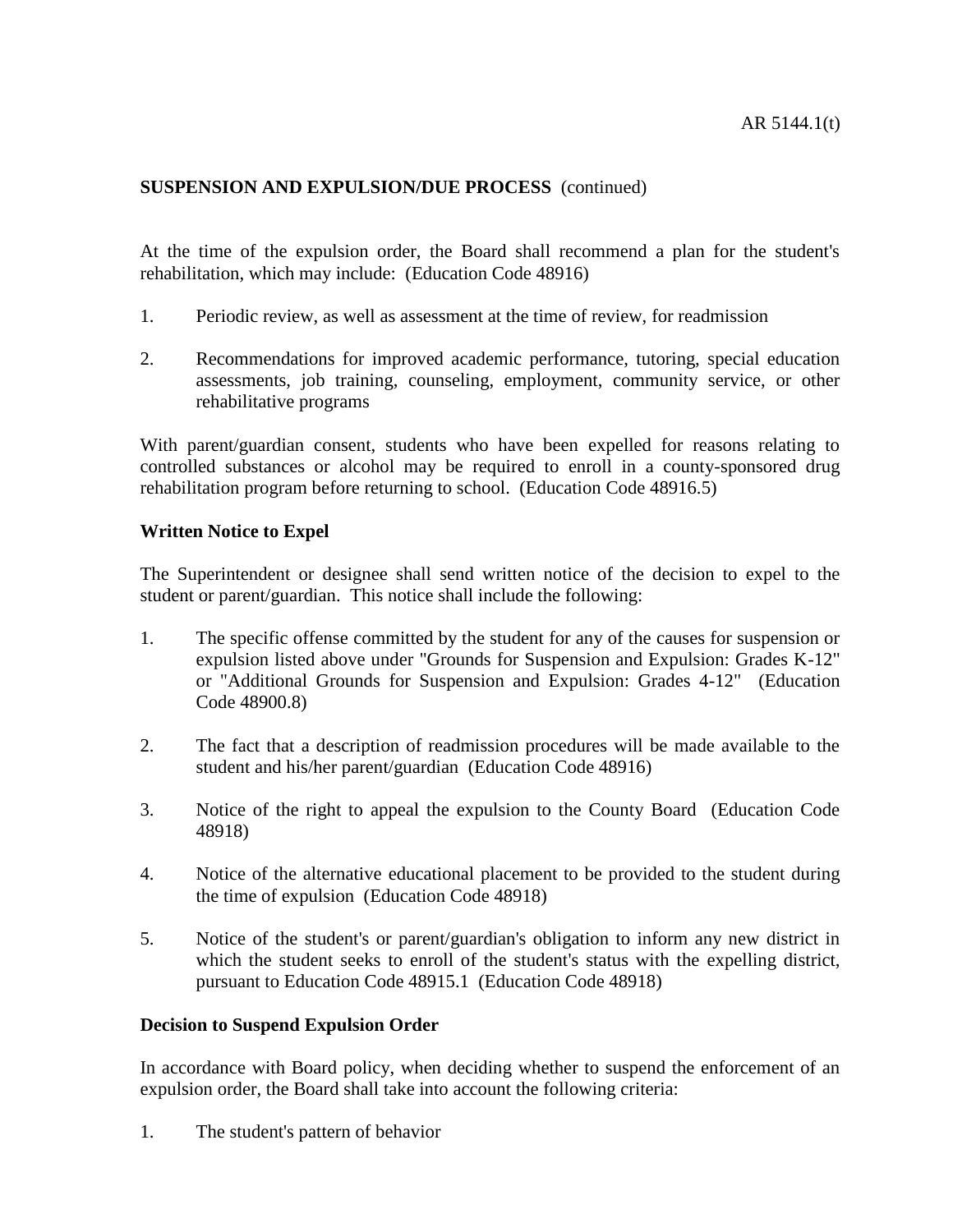- 2. The seriousness of the misconduct
- 3. The student's attitude toward the misconduct and his/her willingness to follow a rehabilitation program

The suspension of the enforcement of an expulsion shall be governed by the following:

- 1. The Board may, as a condition of the suspension of enforcement, assign the student to a school, class, or program appropriate for the student's rehabilitation. This rehabilitation program may provide for the involvement of the student's parent/guardian in the student's education. However, a parent/guardian's refusal to participate in the rehabilitation program shall not be considered in the Board's determination as to whether the student has satisfactorily completed the rehabilitation program. (Education Code 48917)
- 2. During the period when enforcement of the expulsion order is suspended, the student shall be on probationary status. (Education Code 48917)
- 3. The suspension of the enforcement of an expulsion order may be revoked by the Board if the student commits any of the acts listed under "Grounds for Suspension and Expulsion: Grades K-12" or "Additional Grounds for Suspension and Expulsion: Grades 4-12" above or violates any of the district's rules and regulations governing student conduct. (Education Code 48917)
- 4. When the suspension of enforcement of an expulsion order is revoked, a student may be expelled under the terms of the original expulsion order. (Education Code 48917)
- 5. Upon satisfactory completion of the rehabilitation assignment, the Board shall reinstate the student in a district school. Upon reinstatement, the Board may order the expunging of any or all records of the expulsion proceedings. (Education Code 48917)
- 6. The Superintendent or designee shall send written notice of any decision to suspend the enforcement of an expulsion order during a period of probation to the student or parent/guardian. The notice shall inform the parent/guardian of the right to appeal the expulsion to the County Board, the alternative educational placement to be provided to the student during the period of expulsion, and the student's or parent/guardian's obligation to inform any new district in which the student seeks to enroll of his/her status with the expelling district, pursuant to Education Code 48915.1(b). (Education Code 48918(j))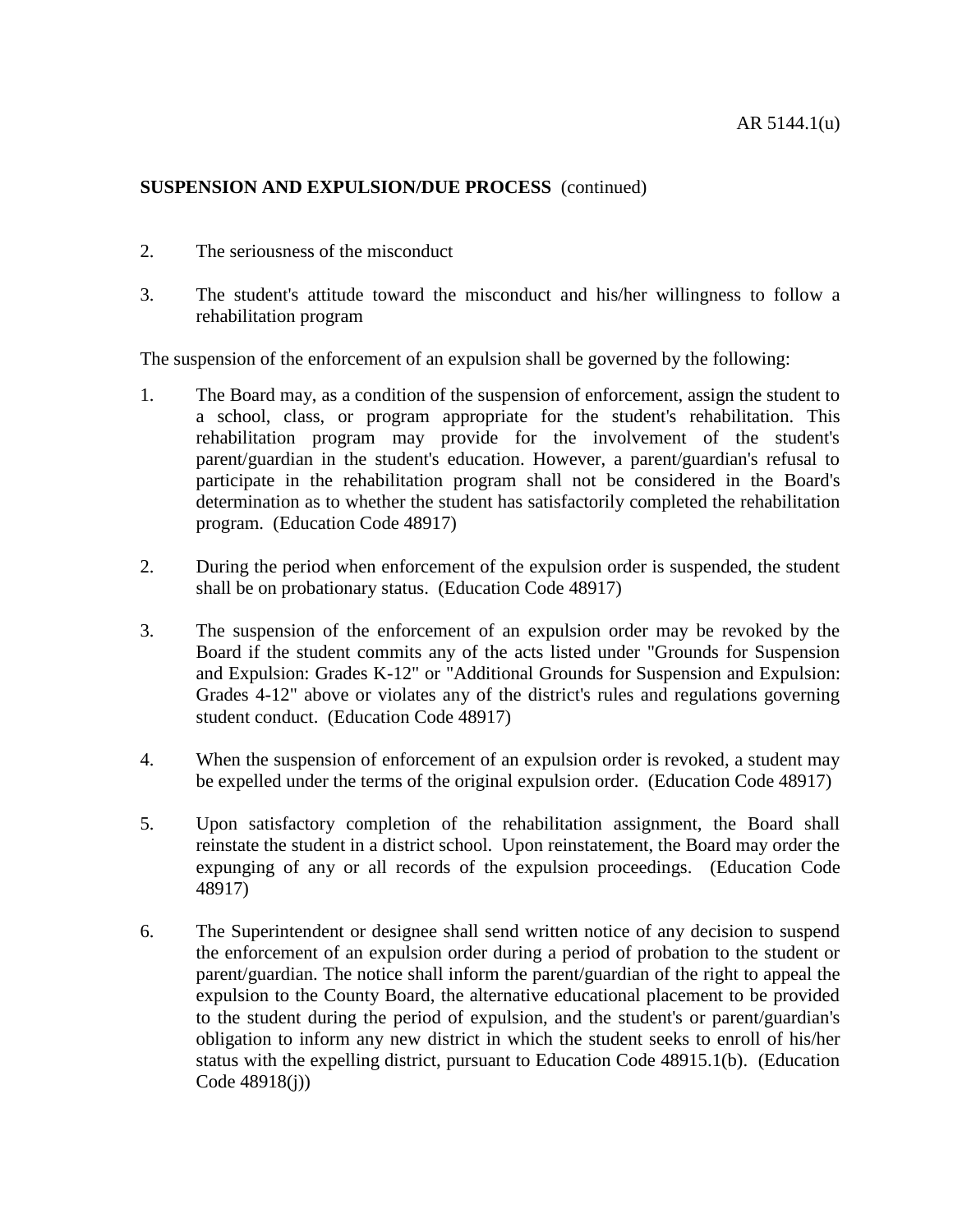7. Suspension of the enforcement of an expulsion order shall not affect the time period and requirements for the filing of an appeal of the expulsion order with the County Board. (Education Code 48917)

## **Appeal**

The student or parent/guardian is entitled to file an appeal of the Board's decision with the County Board. The appeal must be filed within 30 days of the Board's decision to expel, even if the expulsion order is suspended and the student is placed on probation. (Education Code 48919)

If the student submits a written request for a copy of the written transcripts and supporting documents from the district simultaneously with the filing of the notice of appeal with the County Board, the district shall provide the student with these documents within 10 school days following the student's written request. (Education Code 48919)

## **Notification to Law Enforcement Authorities**

Prior to the suspension or expulsion of any student, the principal or designee shall notify appropriate city or county law enforcement authorities of any student acts of assault which may have violated Penal Code 245. (Education Code 48902)

The principal or designee also shall notify appropriate city or county law enforcement authorities of any student acts which may involve the possession or sale of narcotics or of a controlled substance. In addition, law enforcement authorities shall be notified regarding any acts by students regarding the possession, sale, or furnishing of firearms, explosives, or other dangerous weapons in violation of Education Code  $48915(c)(1)$  or (5) or Penal Code 626.9 and 626.10. (Education Code 48902)

Within one school day after a student's suspension or expulsion, the principal or designee shall notify appropriate city or county law enforcement authorities, by telephone or other appropriate means, of any student acts which may violate Education Code 48900(c) or (d), relating to the possession, use, offering, or sale of controlled substances, alcohol, or intoxicants of any kind. (Education Code 48902)

## **Placement During Expulsion**

The Board shall refer expelled students to a program of study that is: (Education Code 48915, 48915.01)

1. Appropriately prepared to accommodate students who exhibit discipline problems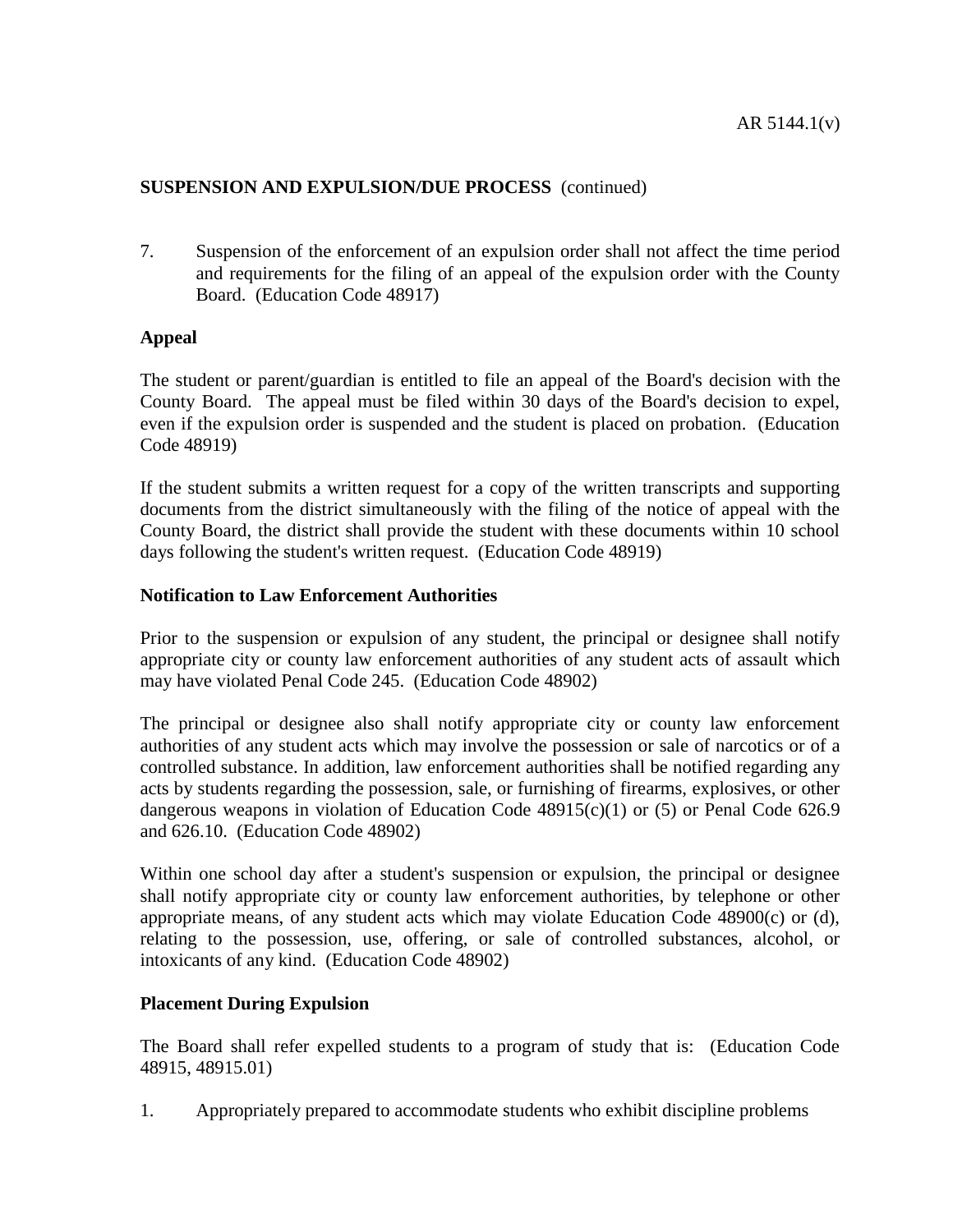- 2. Not provided at a comprehensive middle, junior, or senior high school or at any elementary school, unless the program is offered at a community day school established at any of these
- 3. Not housed at the school site attended by the student at the time of suspension

*(cf. 6158 - Independent Study) (cf. 6185 - Community Day School)*

When the placement described above is not available and when the County Superintendent so certifies, students expelled for only acts described in items #6-12 under "Grounds for Suspension and Expulsion: Grades K-12" and items #1-3 under "Additional Grounds for Suspension and Expulsion: Grades 4-12" above may be referred to a program of study that is provided at another comprehensive middle, junior, or senior high school or at an elementary school. (Education Code 48915)

The program for a student expelled from any of grades K-6 shall not be combined or merged with programs offered to students in any of grades 7-12. (Education Code 48916.1)

## **Readmission After Expulsion**

Prior to the date set by the Board for the student's readmission:

- 1. The Superintendent or designee shall hold a conference with the parent/guardian and the student. At the conference, the student's rehabilitation plan shall be reviewed and the Superintendent or designee shall verify that the provisions of this plan have been met. School regulations shall be reviewed and the student and parent/guardian shall be asked to indicate in writing their willingness to comply with these regulations.
- 2. The Superintendent or designee shall transmit to the Board his/her recommendation regarding readmission. The Board shall consider this recommendation in closed session. If a written request for open session is received from the parent/guardian or adult student, it shall be honored to the extent that privacy rights of other students are not violated.
- 3. If the readmission is granted, the Superintendent or designee shall notify the student and parent/guardian, by registered mail, of the Board's decision regarding readmission.
- 4. The Board may deny readmission only if it finds that the student has not satisfied the conditions of the rehabilitation plan or that the student continues to pose a danger to campus safety or to other district students or employees. (Education Code 48916)